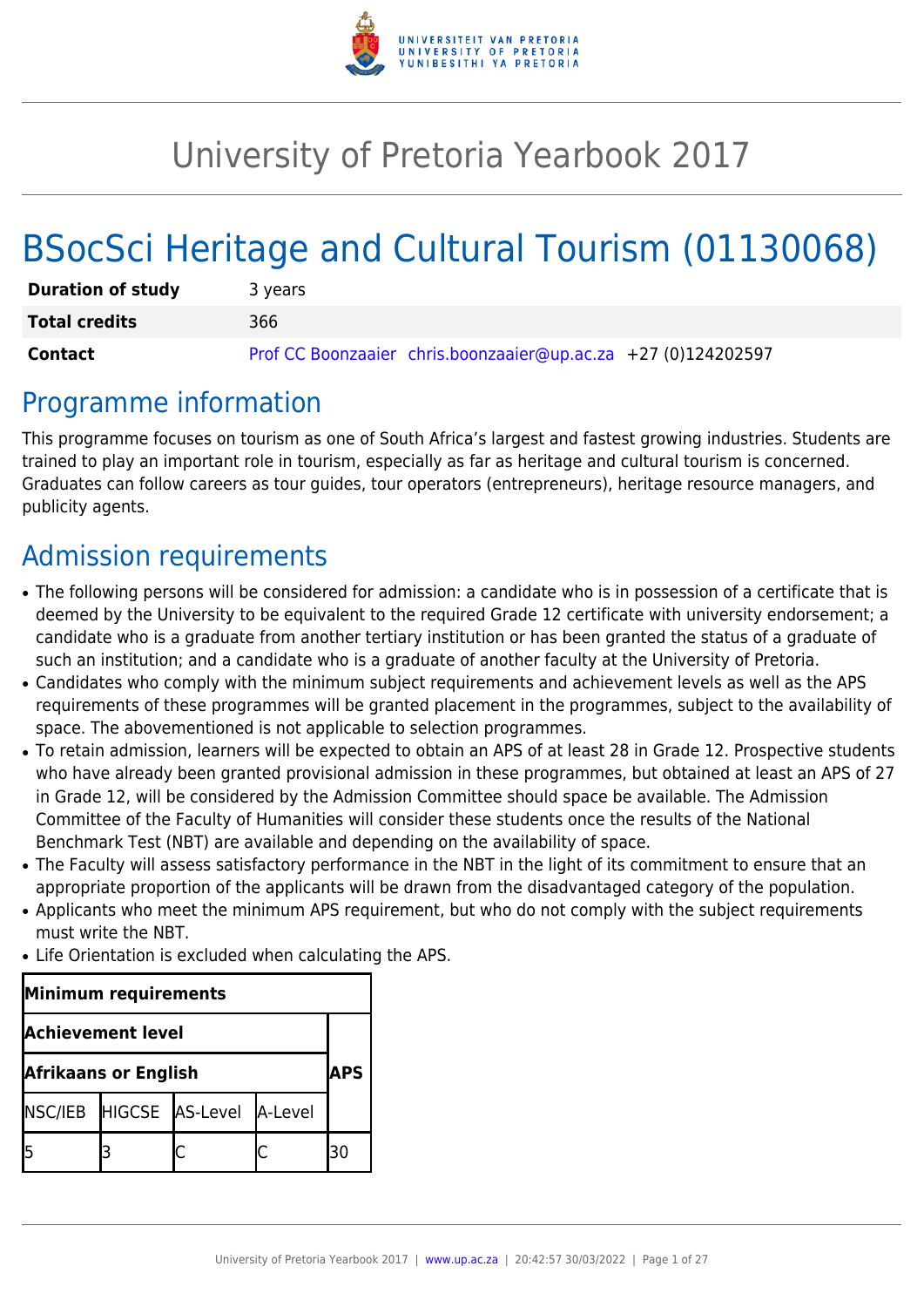

## Other programme-specific information

Students who are deemed to be at risk of their level of academic literacy are compelled to take ALL 110 and ALL 125.

Students who are deemed NOT to be at risk of their level of academic literacy are compelled to take language modules to the value of 12 credits from the list of language modules (see Academic literacy).

#### **Elective modules in the first year**:

Select any three of the undermentioned disciplines and do two semesters or four quarters from each of these disciplines. If you select an elective discipline for which particular modules are prescribed as core modules, you must select enough other elective modules to obtain the required number of credits.

#### **Elective modules in the second year**:

Select any one of the three disciplines that you did at the first-year level and do two semesters or four quarters from that discipline.

#### **Elective modules in the third year**:

Take two semesters or four quarters from the discipline that you did at second-year level.

#### **List of elective modules**:

Archaeology: AGL 120 [12] AGL 210,220 [20 each] AGL 310,320 [30 each] Anthropology: APL 110,120 [12 each] APL 210,220 [20 each], APL 310,320 [30 each] History: GES 110 [12] GES 210,220 [20 each] GES 310,320 [30 each] Geography: ENV 101, GGY 156 [6 each] GGY 166 [8] GGY 252,266, [12 each], ENV 301, GGY 356,361,366 [18 each] GGY 363 [12] Geoinformatics: GIS 221 [12] Meteorology: WKD 164 [8] Visual culture studies: VKK 111,121 [12 each] VKK 211,221 [20 each] VKK 311,321 [30 each] Language: See Language groups

#### **LANGUAGE GROUPS FOR SELECTION IN PROGRAMMES**

Note: You should consult the alphabetical list of modules for full information on all the language modules listed below, as some of these modules have specific requirements/prerequisites.

#### **Module group 1 – Afrikaans**

#### **Year level 1**

- As a first language: AFR 110,120
- For speakers of other languages (also for speakers of other languages who are registered for qualifications in education and law) AFR 114
- For law students (first language): AFR 110 Note: AFR 120 may be taken additionally.

• For students following a programme in education: AFR 110,120; (first language); AFR 114 (speakers of other languages)

#### **Year level 2**

- As a first language: AFR 214, AFR 210,220
- For students following a programme in education: AFR 214, AFR 220
- Language, culture, communication and media: LCC 210,220

#### **Year level 3**

• As a first language: AFR 311,321

• For students following a programme in education: Any modules with alpha codes AFR and LCC offered at year level 3.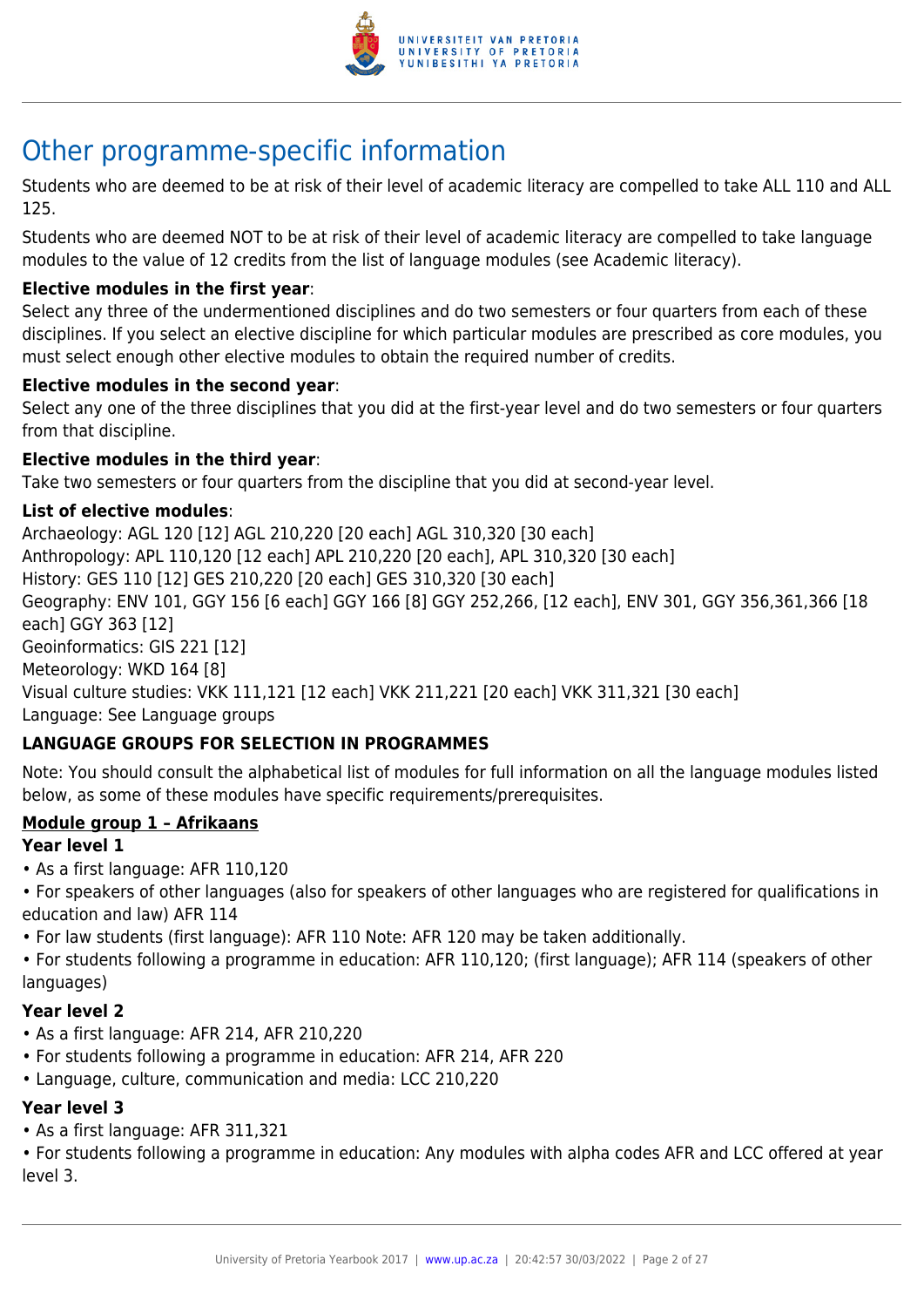

• Language, culture, communication and media: LCC 312,320,322

## **Module group 2 – English**

#### **Year level 1**

- For special purposes: ENG 118
- For academic purposes: ENG 110,120

## **Year level 2**

ENG 210,220

## **Year level 3**

- ENG 310,320
- ENG 311,322

## **Module group 3 – French**

## **Year level 1**

- For beginners: FRN 104,181 (LLM students)
- Cultural-professional (for students who have passed French in Grade 12): FRN 113,123

## **Year level 2**

FRN 211,221

**Year level 3** Cultural-professional: FRN 361,362,363,364

## **Module group 4 – German**

### **Year level 1**

- For beginners: DTS 104
- Cultural-professional (for students who have passed German in Grade 12): DTS 113,123

## **Year level 2**

DTS 211,221

**Year level 3** Cultural-professional: DTS 361,362,363,364

**Module group 5 – Greek Year level 1** GRK 110,120

**Year level 2** GRK 210,220

**Module group 6 – Hebrew Year level 1** HEB 110,120

**Year level 2** HEB 210,220

## **Module group 7 – Latin**

**Year level 1**

LAT 110,120 (students who passed Latin in Grade 12 may start immediately with Latin at year level 2) **Year level 2** LAT 210,220

**Year level 3**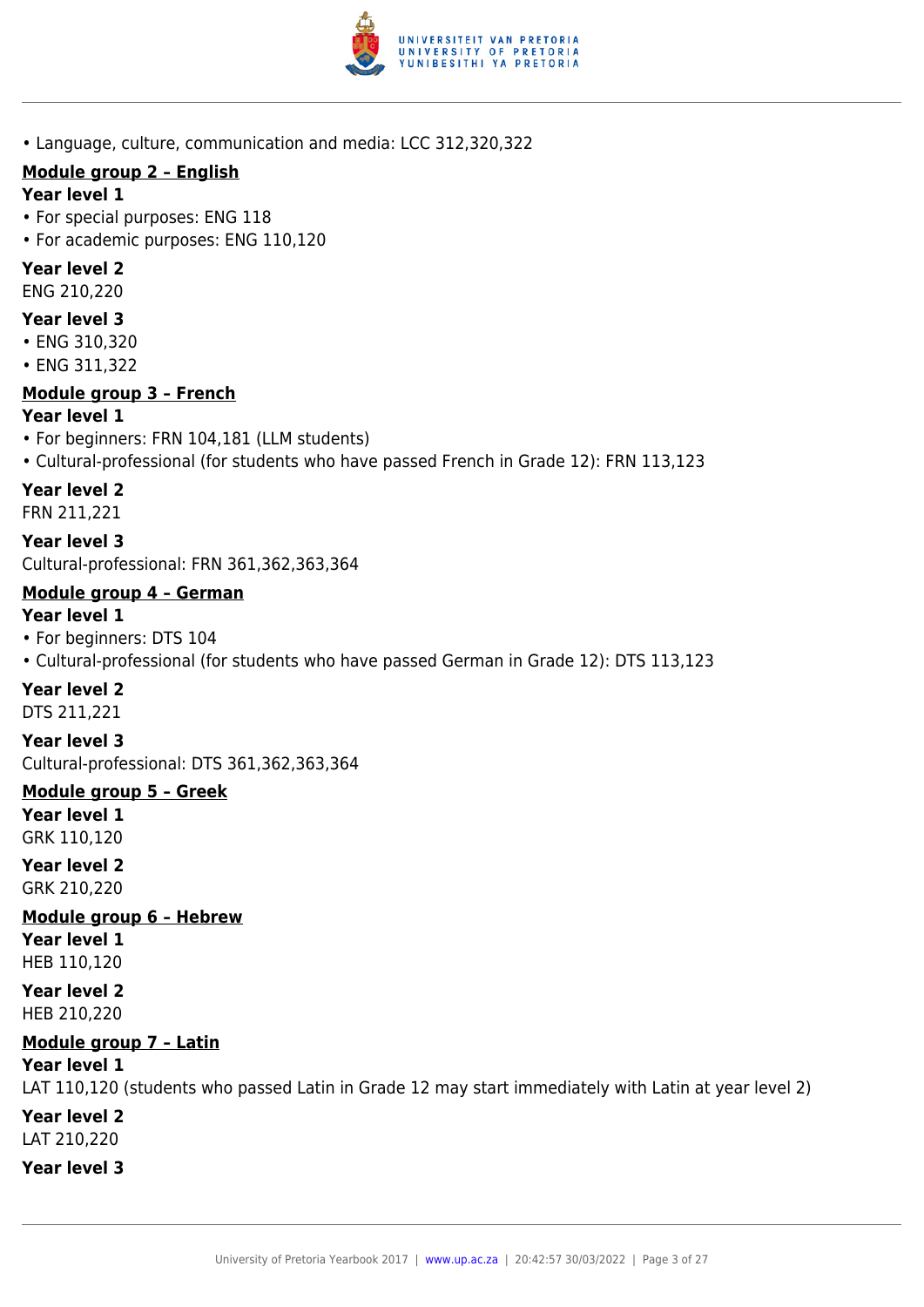

#### LAT 310,320

## **Module group 8 – IsiNdebele**

#### **Year level 1**

For speakers of isiNdebele as home language or first or second additional language NDE 110, AFT 121

#### **Year level 2**

NDE 210, AFT 220

## **Year level 3**

NDE 310, AFT 320

#### **Module group 9 – IsiZulu**

#### **Year level 1**

- For beginners: ZUL 110,120
- For speakers of isiZulu as home language or first or second additional language: ZUL 111, AFT 121

#### **Year level 2**

- For students who did ZUL 110,120 at year level 1: ZUL 210,220
- For students who did AFT 121: ZUL 111 at year level 1: AFT 220, ZUL 211

#### **Year level 3**

ZUL 310, AFT 320

#### **Module group 10 – Sepedi**

#### **Year level 1**

- For beginners: SEP 110,120
- For speakers of Sepedi as home language or first or second additional language: SEP 111, AFT 121

#### **Year level 2**

- For students who did SEP 110,120 at year level 1: SEP 210,220
- For students who did AFT 121, SEP 111 at year level 1: AFT 220, SEP 211

#### **Year level 3**

SEP 310, AFT 320

#### **Module group 11 – Setswana**

#### **Year level 1**

- For beginners: STW 110,120
- For speakers of Setswana as home language or first or second additional language: STW 111, AFT 121

#### **Year level 2**

- For students who did STW 110,120 at year level 1: STW 210,220
- For students who did AFT 121, STW 111 at year level 1: AFT 220, STW 211

#### **Year level 3**

STW 310, AFT 320

#### **Module group 12 – Spanish**

**Year level 1**

For beginners: SPN 101,102

#### **Year level 2**

SPN 211,221

#### **Year level 3**

SPN 311,321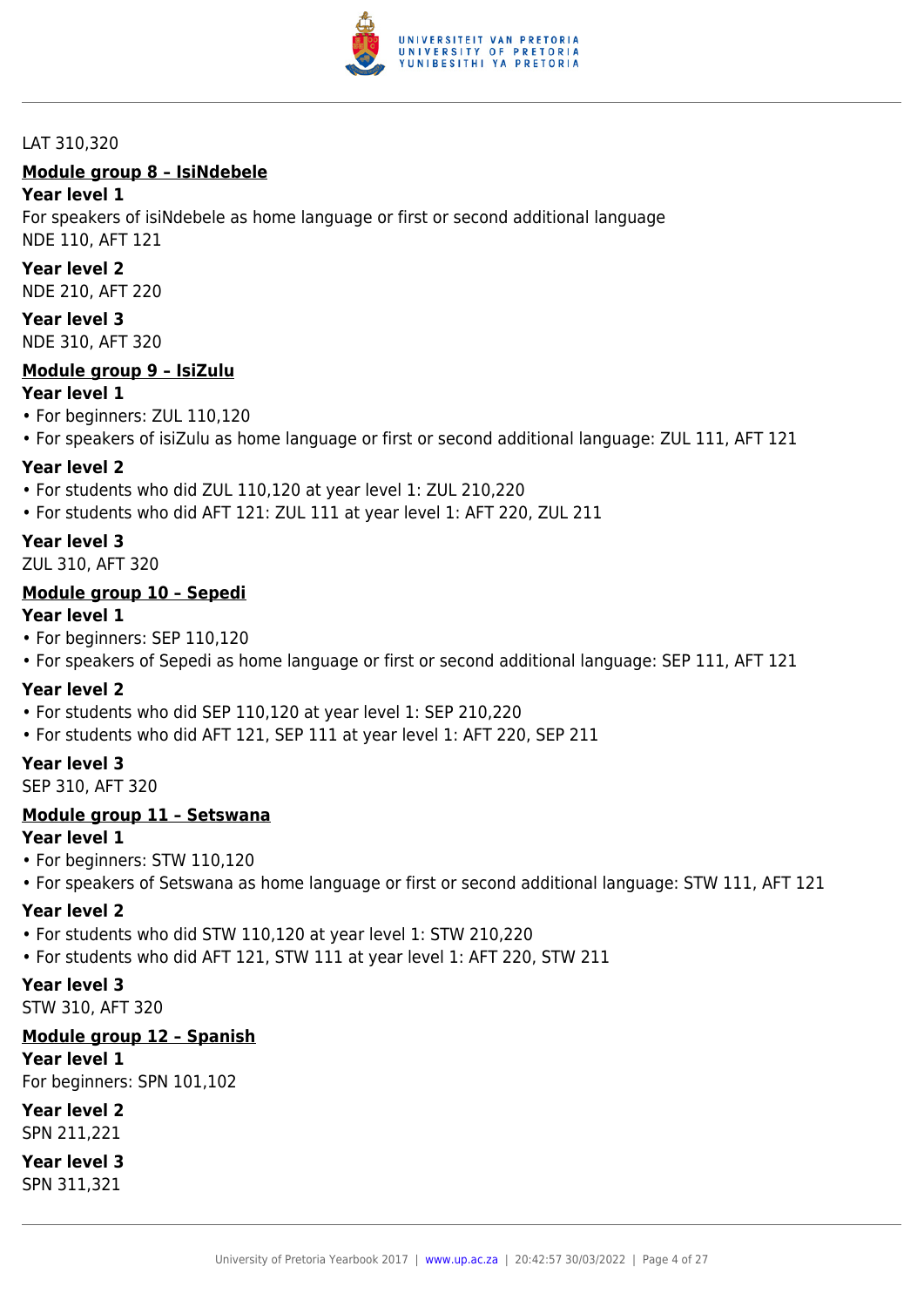

## **Module group 13 – Portuguese**

### **Year level 1**

- For beginners: PTG 101
- Portuguese language and culture (for students who have passed Portuguese in Gr 12): PTG 113,123

## **Year level 2**

PTG 211,221

## **Year level 3**

PTG 311,321

## **Academic literacy**

The academic literacy of all students who enrol at the University of Pretoria for the first time and all new students enrolling with the Faculty of Humanities for the first time will be assessed at the start of the academic year by means of their NSC marks.

- 1. Students following a degree programme in English: The NSC Grade 12 English mark will be used to determine whether students in the Faculty of Humanities should register for the academic literacy modules (ALL 110 and ALL 125 in English):
- Home Language: Students with a 4 or lower register for ALL 110 and ALL 125.
- First Additional Language: Students with a 5 or lower register for ALL 110 and ALL 125.
- 2. Students following a degree programme in Afrikaans: The NSC Grade 12 Afrikaans mark will be used to determine whether students in the Faculty of Humanities should register for the academic literacy modules (VAG 110 and VAG 125 in Afrikaans):
- Home Language: Students with a 4 or lower register for VAG 110 and VAG 125.

All students in the Faculty of Humanities who are identified as being at risk in terms of their level of academic literacy, are compelled to obtain at least 12 credits in the academic literacy modules ALL 110 or VAG 110 and ALL 125 or VAG 125.

All students in the Faculty of Humanities who are not at risk in terms of their level of academic literacy, are compelled to obtain at least 12 credits in language modules:

#### **Department of English**

ENG 110 Introduction to literature in English (I) ENG 120 Introduction to literature in English (II) ENG 118 English for specific purposes

#### **Departement Afrikaans**

AFR 110 Afrikaanse taalkunde en letterkunde AFR 120 Afrikaanse taalkunde en letterkunde AFR 114 Afrikaans vir sprekers van ander tale (I)

#### **Department of African Languages**

NDE 110 Introduction to isiNdebele grammar – Capita selecta \* Students who want to take isiNdebele in the second semester, should also register for AFT 121 (African languages literature: Capita selecta) ZUL 110 IsiZulu for beginners ZUL 111 Introduction to isiZulu grammar – Capita selecta \* Students want to take isiZulu in the second semester, should also register for AFT 121 (African languages literature: Capita selecta) SEP 110 Sepedi for beginners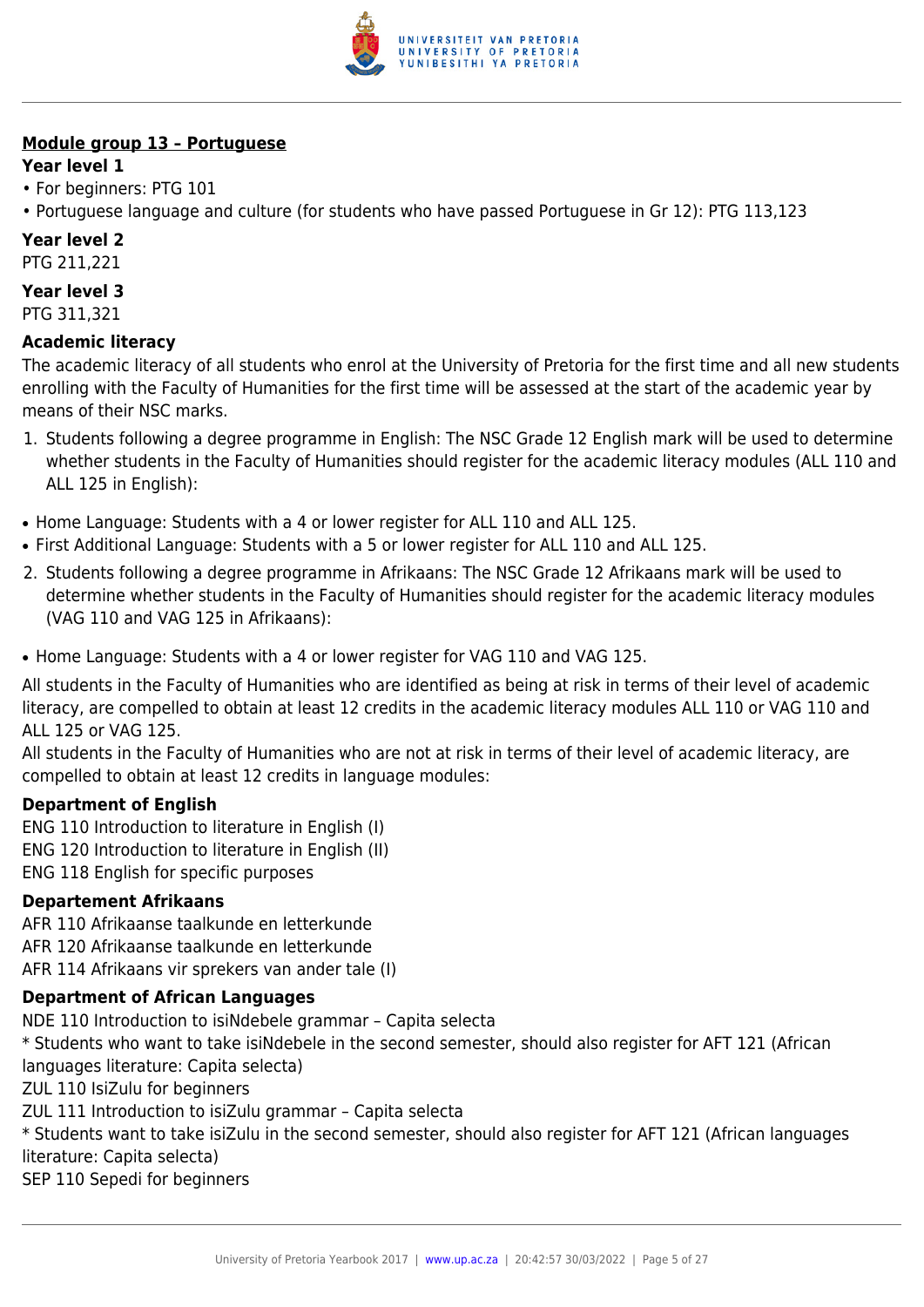

SEP 111 Introduction to Sepedi Grammar – Capita selecta \* Students who want to take Sepedi in the second semester, should also register for AFT 121 (African languages literature: Capita selecta) STW 110 Setswana for beginners STW 111 Introduction to Setswana Grammar – Capita selecta \*Students who want to take Setswana in the second semester, should also register for AFT 121 (African languages literature: Capita selecta) **Department of Modern European Languages** DTS 104 German for beginners DTS 113 German: Cultural-professional (1) \*Prerequisite: Grade 12 German FRN 104 French for beginners FRN 113 French: Cultural-professional (1) \*Prerequisite: Grade 12 French SPN 101 Spanish for beginners SPN 102 Spanish for beginners PTG 101 Portuguese for beginners

#### **Department of Ancient Languages and Cultures**

HEB 110 Hebrew LAT 110 Latin GRK 110 Greek

## Practical/clinical/internship information

In collaboration with the coordinator, the student has to do approved practical work, excursions and applicable short courses before the qualification can be obtained.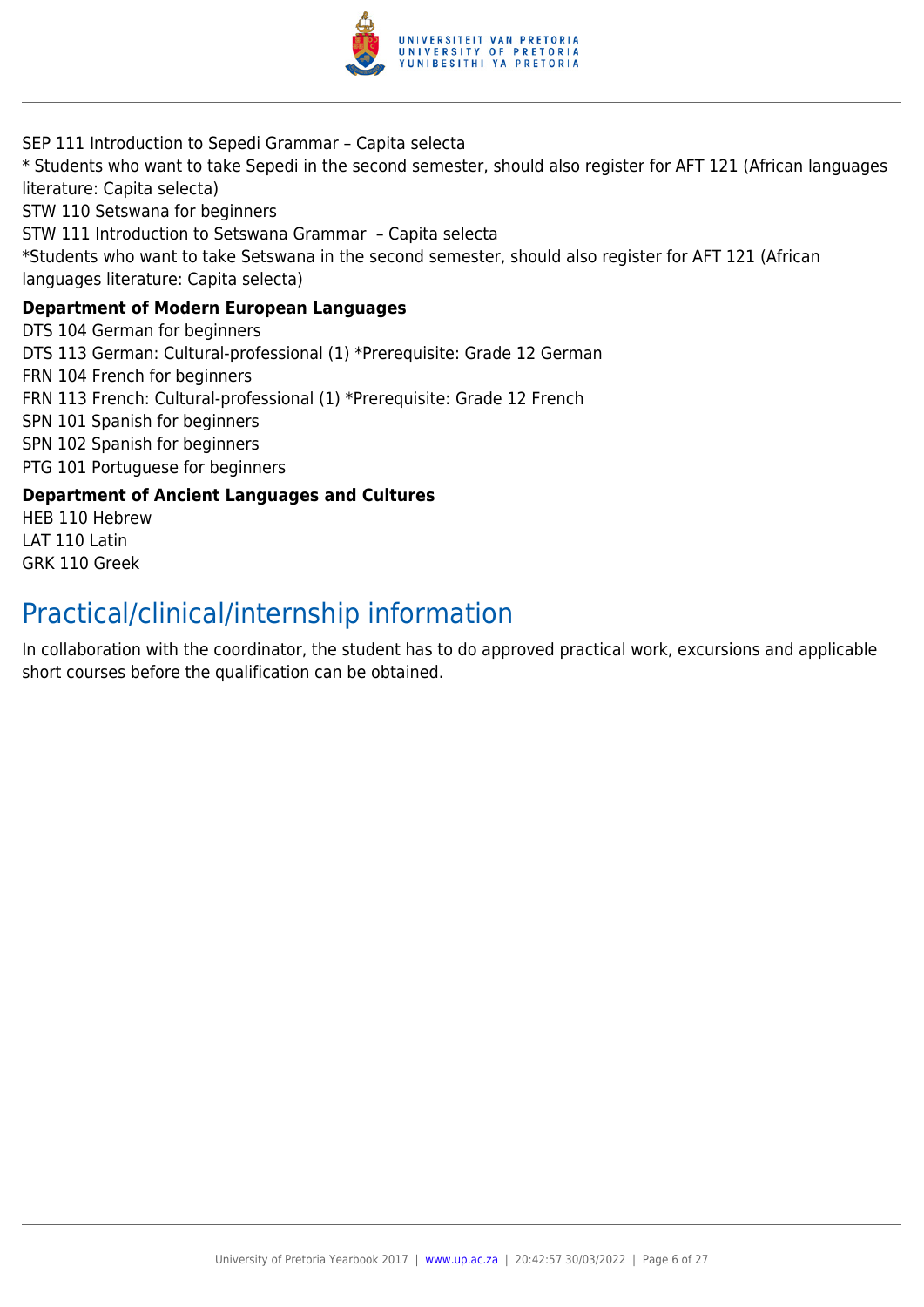

## Curriculum: Year 1

**Minimum credits: 166**

## **Fundamental modules**

#### **Academic information management 101 (AIM 101)**

| <b>Module credits</b>         | 6.00                                                                                                                                                                                                                                                                                                                                                     |
|-------------------------------|----------------------------------------------------------------------------------------------------------------------------------------------------------------------------------------------------------------------------------------------------------------------------------------------------------------------------------------------------------|
| Service modules               | Faculty of Engineering, Built Environment and Information Technology<br><b>Faculty of Education</b><br>Faculty of Economic and Management Sciences<br><b>Faculty of Humanities</b><br>Faculty of Law<br><b>Faculty of Health Sciences</b><br>Faculty of Natural and Agricultural Sciences<br>Faculty of Theology<br><b>Faculty of Veterinary Science</b> |
| <b>Prerequisites</b>          | No prerequisites.                                                                                                                                                                                                                                                                                                                                        |
| <b>Contact time</b>           | 2 lectures per week                                                                                                                                                                                                                                                                                                                                      |
| <b>Language of tuition</b>    | Separate classes for Afrikaans and English                                                                                                                                                                                                                                                                                                               |
| <b>Academic organisation</b>  | <b>Information Science</b>                                                                                                                                                                                                                                                                                                                               |
| <b>Period of presentation</b> | Semester 1                                                                                                                                                                                                                                                                                                                                               |

#### **Module content**

Find, evaluate, process, manage and present information resources for academic purposes using appropriate technology. Apply effective search strategies in different technological environments. Demonstrate the ethical and fair use of information resources. Integrate 21st-century communications into the management of academic information.

#### **Academic information management 111 (AIM 111)**

| 4.00                                                                                                                                                                                                                                                                                                             |
|------------------------------------------------------------------------------------------------------------------------------------------------------------------------------------------------------------------------------------------------------------------------------------------------------------------|
| Faculty of Engineering, Built Environment and Information Technology<br><b>Faculty of Education</b><br>Faculty of Economic and Management Sciences<br><b>Faculty of Humanities</b><br>Faculty of Law<br><b>Faculty of Health Sciences</b><br>Faculty of Natural and Agricultural Sciences<br>Faculty of Theology |
| No prerequisites.                                                                                                                                                                                                                                                                                                |
| MAMELODI, 2 lectures per week                                                                                                                                                                                                                                                                                    |
| Separate classes for Afrikaans and English                                                                                                                                                                                                                                                                       |
| <b>Information Science</b>                                                                                                                                                                                                                                                                                       |
|                                                                                                                                                                                                                                                                                                                  |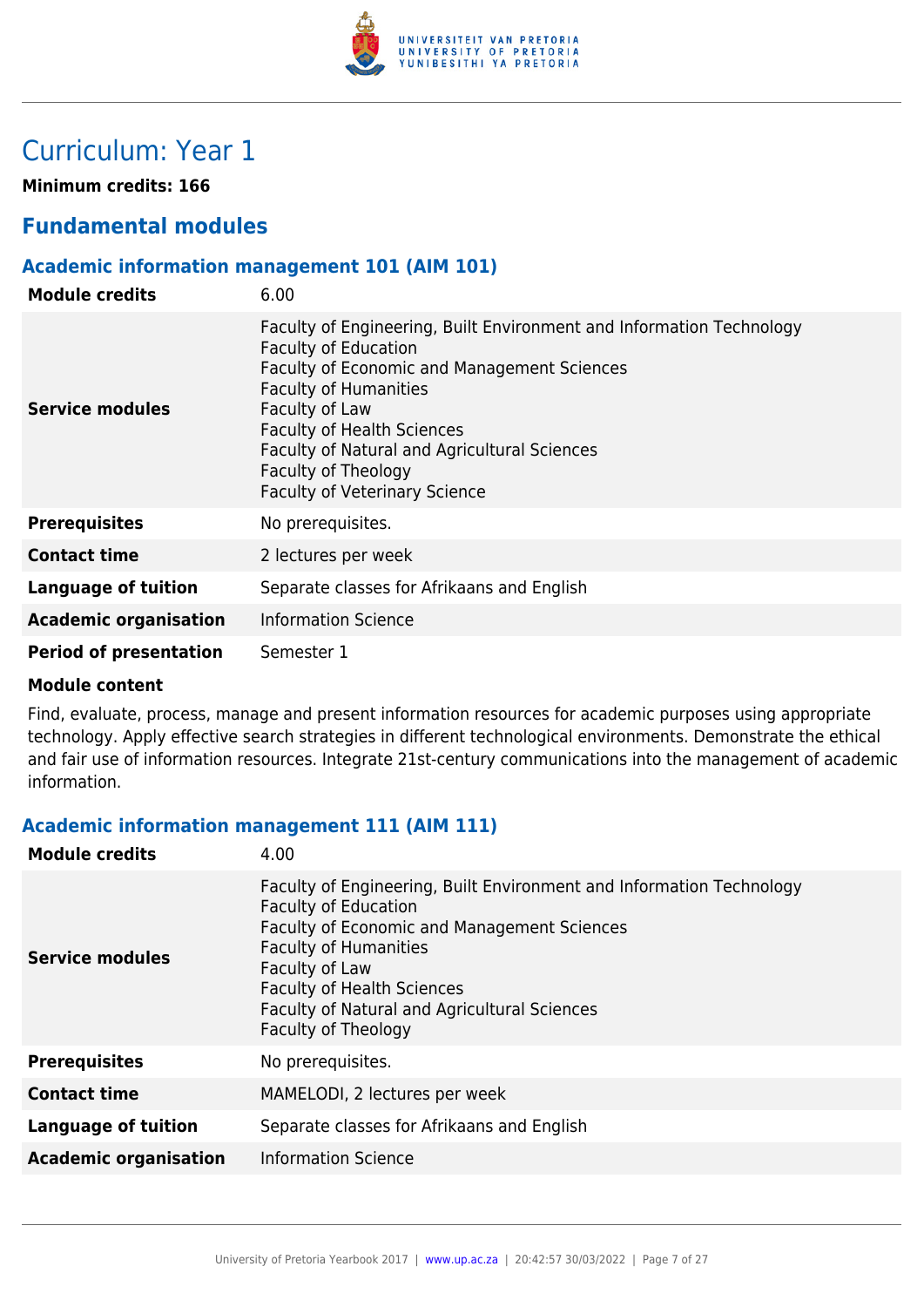

#### **Period of presentation** Semester 1

#### **Module content**

Find, evaluate, process, manage and present information resources for academic purposes using appropriate technology.

#### **Academic information management 121 (AIM 121)**

| <b>Module credits</b>         | 4.00                                                                                                                                                                                                                                                                                                                                                            |
|-------------------------------|-----------------------------------------------------------------------------------------------------------------------------------------------------------------------------------------------------------------------------------------------------------------------------------------------------------------------------------------------------------------|
| Service modules               | Faculty of Engineering, Built Environment and Information Technology<br><b>Faculty of Education</b><br><b>Faculty of Economic and Management Sciences</b><br><b>Faculty of Humanities</b><br>Faculty of Law<br><b>Faculty of Health Sciences</b><br>Faculty of Natural and Agricultural Sciences<br>Faculty of Theology<br><b>Faculty of Veterinary Science</b> |
| <b>Prerequisites</b>          | No prerequisites.                                                                                                                                                                                                                                                                                                                                               |
| <b>Contact time</b>           | 2 lectures per week, MAMELODI                                                                                                                                                                                                                                                                                                                                   |
| <b>Language of tuition</b>    | Separate classes for Afrikaans and English                                                                                                                                                                                                                                                                                                                      |
| <b>Academic organisation</b>  | <b>Informatics</b>                                                                                                                                                                                                                                                                                                                                              |
| <b>Period of presentation</b> | Semester 2                                                                                                                                                                                                                                                                                                                                                      |

#### **Module content**

Apply effective search strategies in different technological environments. Demonstrate the ethical and fair use of information resources. Integrate 21st-century communications into the management of academic information.

#### **Academic literacy 110 (ALL 110)**

| <b>Module credits</b>         | 6.00                                                     |
|-------------------------------|----------------------------------------------------------|
| <b>Service modules</b>        | <b>Faculty of Health Sciences</b><br>Faculty of Theology |
| <b>Prerequisites</b>          | No prerequisites.                                        |
| <b>Contact time</b>           | 2 lectures per week                                      |
| <b>Language of tuition</b>    | Module is presented in English                           |
| <b>Academic organisation</b>  | Unit for Academic Literacy                               |
| <b>Period of presentation</b> | Semester 1                                               |

#### **Module content**

This module intends to equip students to cope more confidently and competently with the reading and understanding of a variety of texts, to apply these skills in a variety of contexts and to follow the conventions of academic writing.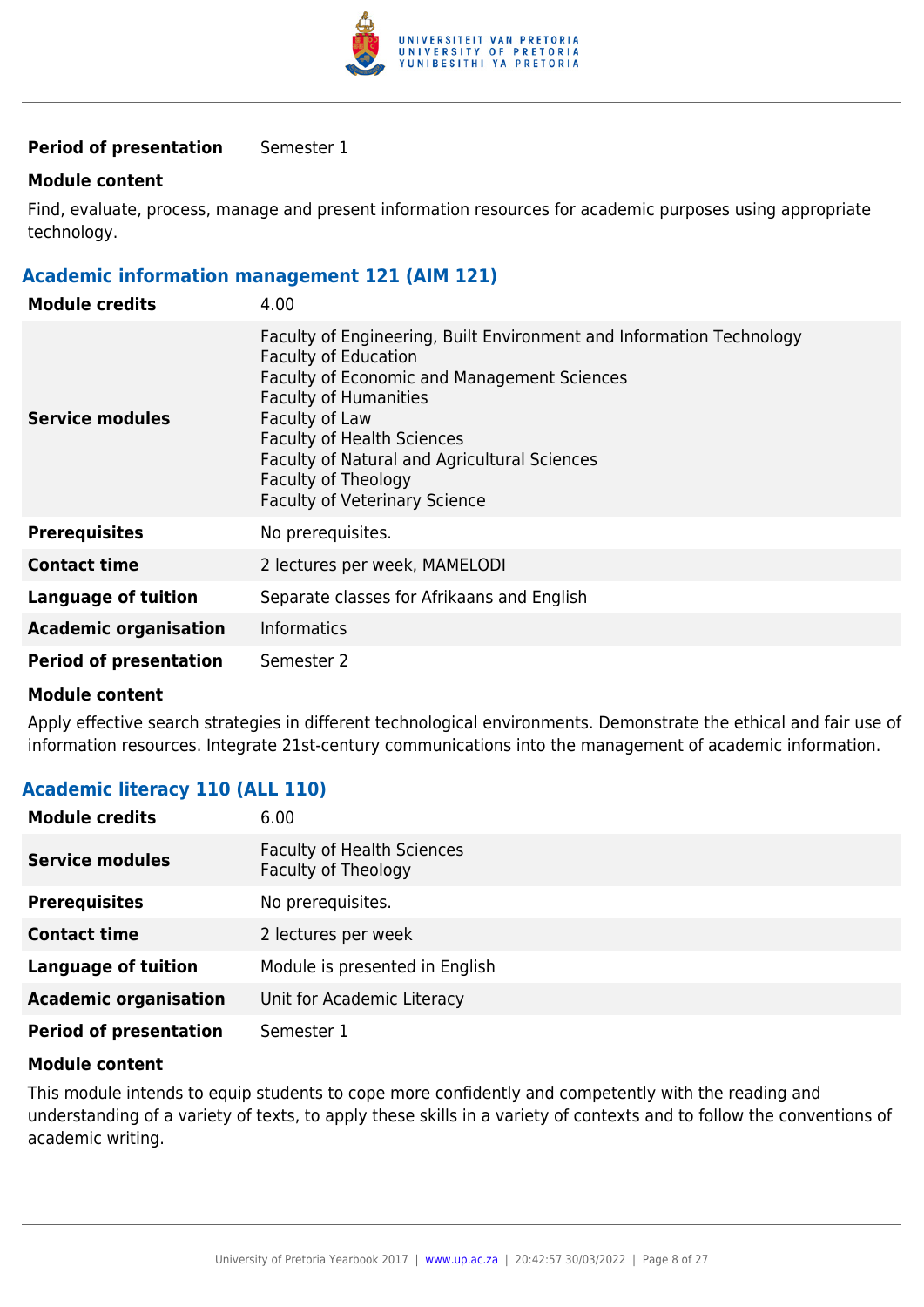

#### **Academic literacy for Humanities 125 (ALL 125)**

| <b>Module credits</b>         | 6.00                              |
|-------------------------------|-----------------------------------|
| <b>Service modules</b>        | <b>Faculty of Health Sciences</b> |
| <b>Prerequisites</b>          | No prerequisites.                 |
| <b>Contact time</b>           | 2 lectures per week               |
| <b>Language of tuition</b>    | Module is presented in English    |
| <b>Academic organisation</b>  | Unit for Academic Literacy        |
| <b>Period of presentation</b> | Semester 2                        |

#### **Module content**

This module equips students to understand and use a range of discipline-specific terminology; apply the strategies of critical and comprehensive reading to their own academic literacy; apply the conventions of academic writing to their own writing, using the process approach, to produce intelligible academic texts and use the correct referencing technique as required by the faculty.

#### **Academic orientation 101 (UPO 101)**

| <b>Module credits</b>         | 0.00                                       |
|-------------------------------|--------------------------------------------|
| <b>Prerequisites</b>          | No prerequisites.                          |
| Language of tuition           | Afrikaans and English is used in one class |
| <b>Academic organisation</b>  | Humanities Dean's Office                   |
| <b>Period of presentation</b> | Year                                       |

### **Core modules**

#### **Archaeology 110 (AGL 110)**

| <b>Module credits</b>         | 12.00                                    |
|-------------------------------|------------------------------------------|
| <b>Prerequisites</b>          | No prerequisites.                        |
| <b>Contact time</b>           | 2 lectures per week, 1 tutorial per week |
| Language of tuition           | Module is presented in English           |
| <b>Academic organisation</b>  | Anthropology and Archaeology             |
| <b>Period of presentation</b> | Semester 1                               |

#### **Module content**

\*Optional Field school usually in April

Introduction to Archaeology

An introduction as to how archaeologists study the past via the artefacts left behind by our ancestors. Basic introduction to archaeological theory and how it has contributed to interpretation of the past is discussed. Topics range from the origins of the human family in Africa over three million years ago to the study of more recent times.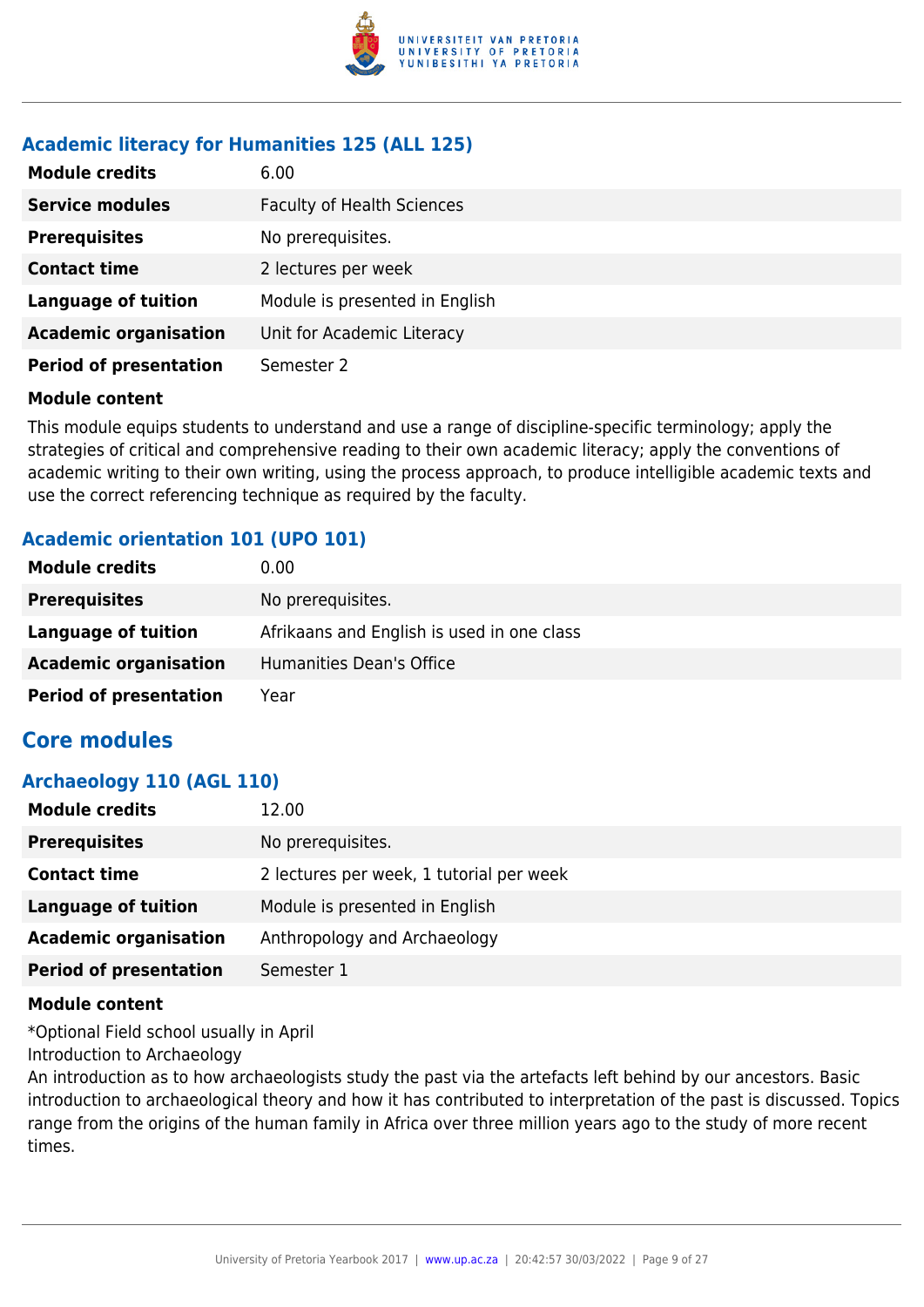

## **Heritage and cultural tourism 110 (EFK 110)**

| <b>Module credits</b>         | 12.00                                      |
|-------------------------------|--------------------------------------------|
| <b>Service modules</b>        | <b>Faculty of Education</b>                |
| <b>Prerequisites</b>          | No prerequisites.                          |
| <b>Contact time</b>           | 2 lectures per week                        |
| <b>Language of tuition</b>    | Separate classes for Afrikaans and English |
| <b>Academic organisation</b>  | <b>Historical and Heritage Stud</b>        |
| <b>Period of presentation</b> | Semester 1                                 |

#### **Module content**

Introduction to the study of Heritage and Cultural Tourism; overview of South African resorts and nature conservation areas as tourist destinations within the broader context of heritage and cultural tourism. An introduction to the basic research skills in the HCT domain.

#### **Heritage and cultural tourism 120 (EFK 120)**

| <b>Module credits</b>         | 12.00                                    |
|-------------------------------|------------------------------------------|
| <b>Service modules</b>        | <b>Faculty of Education</b>              |
| <b>Prerequisites</b>          | No prerequisites.                        |
| <b>Contact time</b>           | 2 lectures per week, 1 tutorial per week |
| <b>Language of tuition</b>    | Module is presented in English           |
| <b>Academic organisation</b>  | Anthropology and Archaeology             |
| <b>Period of presentation</b> | Semester 2                               |

#### **Module content**

Archaeo-tourism

Analysis of tourist and other visitations to archaeological sites. Topics cover international and local legislation, ethics and best practices debates on who interprets and who 'owns' the past and profits from it. Also covered are site management plans, condition assessment and a consideration of the politics and ethics of 'heritage'. Case studies range from large UNESCO World Heritage Sites to small, almost forgotten 'places of the past' scattered across the globe.

#### **History 120 (GES 120)**

| <b>Module credits</b>  | 12.00                                                                              |
|------------------------|------------------------------------------------------------------------------------|
| <b>Service modules</b> | <b>Faculty of Education</b><br>Faculty of Law<br><b>Faculty of Health Sciences</b> |
| <b>Prerequisites</b>   | No prerequisites.                                                                  |
| <b>Contact time</b>    | 2 lectures per week                                                                |
| Language of tuition    | Separate classes for Afrikaans and English                                         |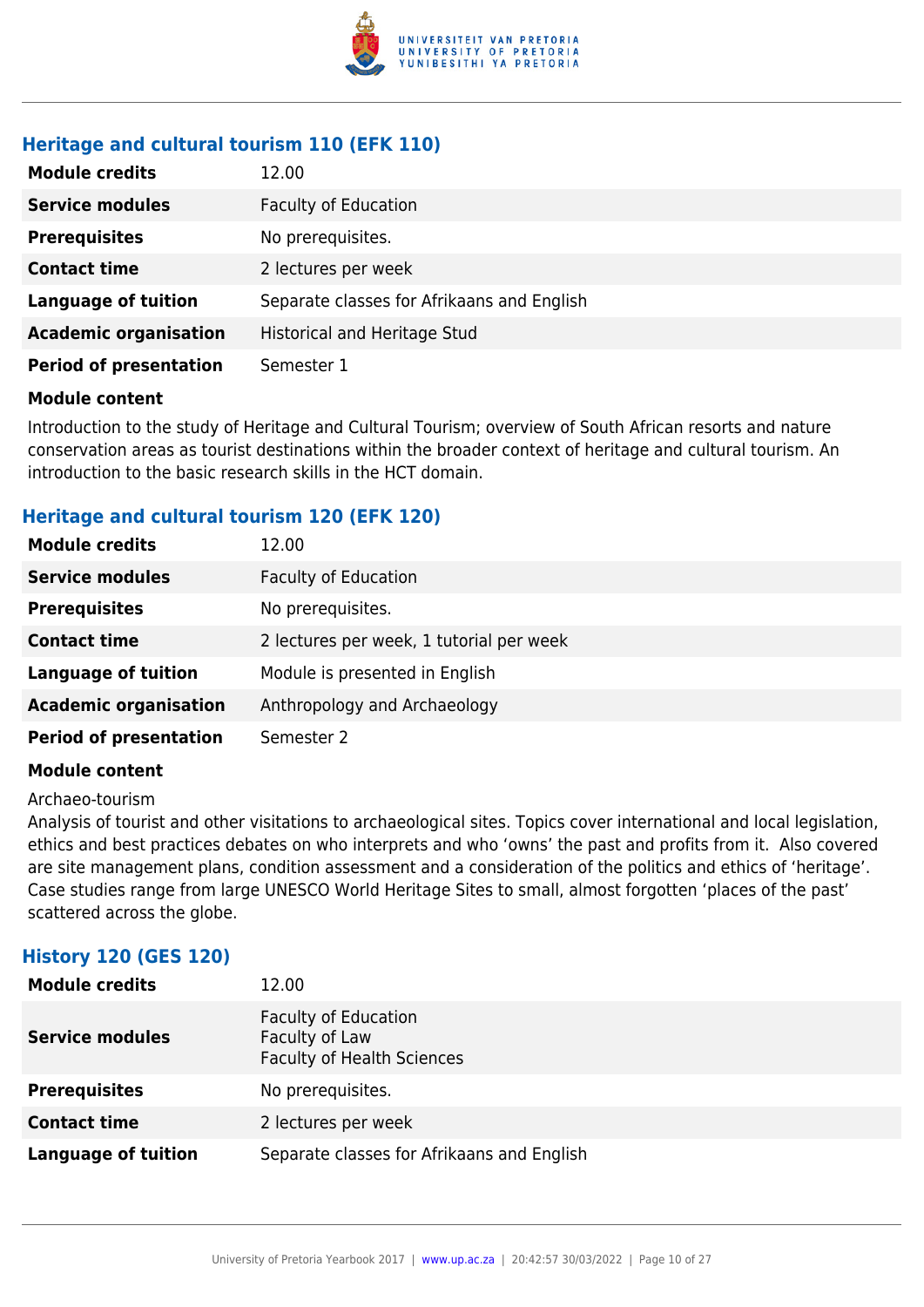

| <b>Academic organisation</b> | <b>Historical and Heritage Stud</b> |
|------------------------------|-------------------------------------|
|------------------------------|-------------------------------------|

#### **Period of presentation** Semester 2

#### **Module content**

Africa and South Africa: a survey

An overview focusing on the making of African and South African societies from the earliest times to the present with emphasis on the most significant historical forces, factors and events.

#### **Southern African geomorphology 166 (GGY 166)**

| <b>Module credits</b>         | 8.00                                                                                                                                                                     |
|-------------------------------|--------------------------------------------------------------------------------------------------------------------------------------------------------------------------|
| Service modules               | Faculty of Engineering, Built Environment and Information Technology<br><b>Faculty of Education</b><br><b>Faculty of Humanities</b><br><b>Faculty of Health Sciences</b> |
| <b>Prerequisites</b>          | No prerequisites.                                                                                                                                                        |
| <b>Contact time</b>           | 4 lectures per week                                                                                                                                                      |
| <b>Language of tuition</b>    | Module is presented in English                                                                                                                                           |
| <b>Academic organisation</b>  | Geography, Geoinf + Meteor                                                                                                                                               |
| <b>Period of presentation</b> | Quarter 3                                                                                                                                                                |

#### **Module content**

Investigating southern African landscapes and placing them in a theoretical and global context. The geomorphological evolution of southern Africa. Introduction to the concepts of Geomorphology and its relationships with other physical sciences (e.g. meteorology, climatology, geology, hydrology and biology). The processes and controls of landform and landscape evolution. Tutorial exercises cover basic techniques of geomorphological analysis, and topical issues in Geomorphology.

#### **Business management 114 (OBS 114)**

| <b>Module credits</b>         | 10.00                                                                                                                                                                               |
|-------------------------------|-------------------------------------------------------------------------------------------------------------------------------------------------------------------------------------|
| <b>Service modules</b>        | Faculty of Engineering, Built Environment and Information Technology<br><b>Faculty of Education</b><br><b>Faculty of Humanities</b><br>Faculty of Natural and Agricultural Sciences |
| <b>Prerequisites</b>          | May not be included in the same curriculum as OBS 155                                                                                                                               |
| <b>Contact time</b>           | 3 lectures per week                                                                                                                                                                 |
| <b>Language of tuition</b>    | Separate classes for Afrikaans and English                                                                                                                                          |
| <b>Academic organisation</b>  | <b>Business Management</b>                                                                                                                                                          |
| <b>Period of presentation</b> | Semester 1                                                                                                                                                                          |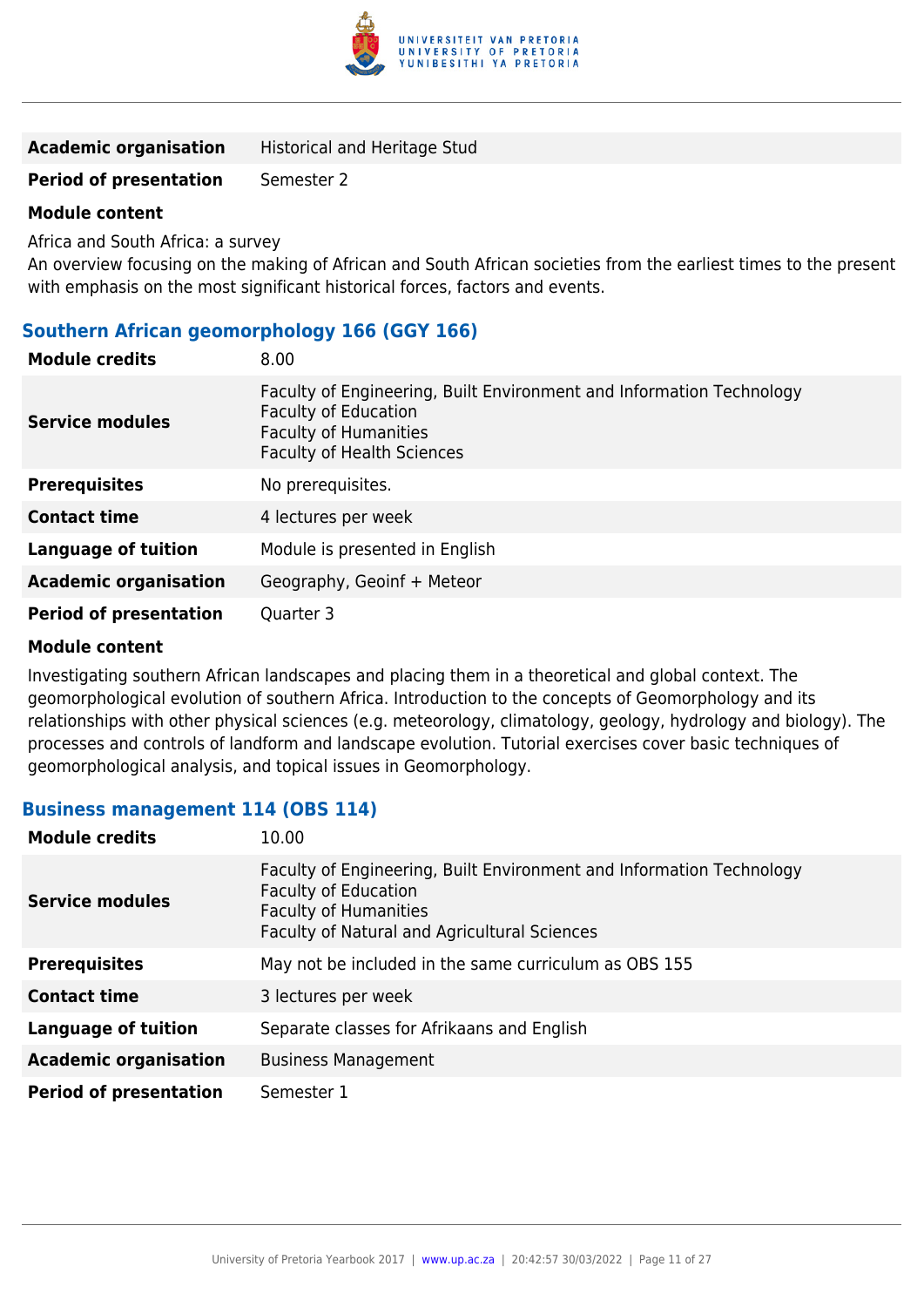

Introduction to business management as a science; the environment in which the enterprise operates; the field of business, the mission and goals of an enterprise; management and entrepreneurship. Responsible leadership and the role of a business in society. The choice of a form of enterprise; the choice of products and/or services; profit and cost planning for different sizes of operating units; the choice of location; the nature of production processes and the layout of the plant or operating unit.

Introduction to and overview of general management, especially regarding the five management tasks: strategic management; contemporary developments and management issues; financial management; marketing and public relations. Introduction to and overview of the value chain model; management of the input; management of the purchasing function; management of the transformation process with specific reference to production and operations management; human resources management and information management; corporate governance and black economic empowerment (BEE).

#### **Business management 124 (OBS 124)**

| <b>Module credits</b>         | 10.00                                                                                                                                                                               |
|-------------------------------|-------------------------------------------------------------------------------------------------------------------------------------------------------------------------------------|
| <b>Service modules</b>        | Faculty of Engineering, Built Environment and Information Technology<br><b>Faculty of Education</b><br><b>Faculty of Humanities</b><br>Faculty of Natural and Agricultural Sciences |
| <b>Prerequisites</b>          | Admission to the examination in OBS 114                                                                                                                                             |
| <b>Contact time</b>           | 3 lectures per week                                                                                                                                                                 |
| <b>Language of tuition</b>    | Separate classes for Afrikaans and English                                                                                                                                          |
| <b>Academic organisation</b>  | <b>Business Management</b>                                                                                                                                                          |
| <b>Period of presentation</b> | Semester 2                                                                                                                                                                          |

#### **Module content**

The nature and development of entrepreneurship; the individual entrepreneur and characteristics of South African entrepreneurs. Creativity and innovation, opportunity finding and exploitation. The business plan and resource requirements are explored. Getting started (business start up). Exploring different routes to entrepreneurship: entering a family business, buying a franchise, home-based business and the business buyout. This semester also covers how entrepreneurs can network and find support in their environments. Case studies of successful entrepreneurs - also South African entrepreneurs - are studied.

## **Elective modules**

| Archaeology 120 (AGL 120)    |                                          |
|------------------------------|------------------------------------------|
| <b>Module credits</b>        | 12.00                                    |
| <b>Prerequisites</b>         | No prerequisites.                        |
| <b>Contact time</b>          | 1 tutorial per week, 2 lectures per week |
| Language of tuition          | Module is presented in English           |
| <b>Academic organisation</b> | Anthropology and Archaeology             |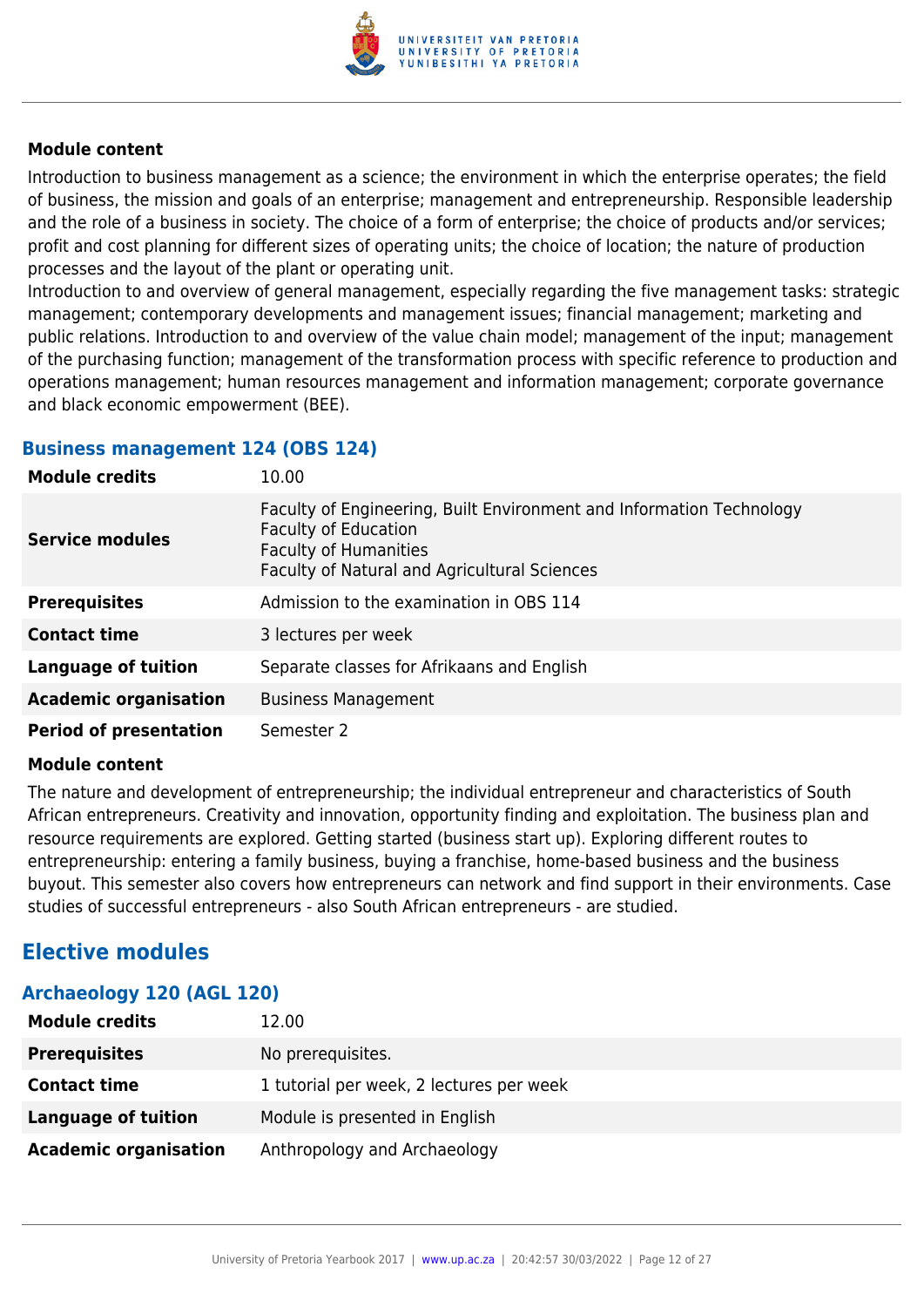

#### **Period of presentation** Semester 2

#### **Module content**

African and world archaeology

Africa is the home of humanity in both a biological and cultural sense and we have the artefacts and sites to prove it. Topics range from the famous 3 million year-old Australopithecine 'Lucy' ancestor found in Ethiopia to the 'Out of Africa' dispersal of modern humans, and the emergence of human symbolism, rock art and the emergence of complex societies at society at Lake Chad (Daima) and southern Africa (Mapungubwe and Great Zimbabwe). The main aim is to situate events in Africa in global perspective.

#### **Anthropology 110 (APL 110)**

| <b>Module credits</b>         | 12.00                                      |
|-------------------------------|--------------------------------------------|
| <b>Prerequisites</b>          | No prerequisites.                          |
| <b>Contact time</b>           | 2 lectures per week, 1 tutorial per week   |
| <b>Language of tuition</b>    | Separate classes for Afrikaans and English |
| <b>Academic organisation</b>  | Anthropology and Archaeology               |
| <b>Period of presentation</b> | Semester 1                                 |
|                               |                                            |

#### **Module content**

Introduction to Anthropology

This introduction to anthropology introduces basic themes of the discipline including ritual, religion, marriage and sex. It combines classic studies with recent scholarship, and asks the 'big question' about human society and human cultures that offer challenging perspectives on the world we live in.

#### **Anthropology 120 (APL 120)**

| <b>Module credits</b>         | 12.00                                      |
|-------------------------------|--------------------------------------------|
| <b>Prerequisites</b>          | No prerequisites.                          |
| <b>Contact time</b>           | 2 lectures per week, 1 tutorial per week   |
| <b>Language of tuition</b>    | Separate classes for Afrikaans and English |
| <b>Academic organisation</b>  | Anthropology and Archaeology               |
| <b>Period of presentation</b> | Semester 2                                 |

#### **Module content**

Small places, Large issues

This module builds on the ethnographic and theoretical themes introduced in APL 110, asking particular questions about how we may think about the relationship between the local and the global; indigenous and universal; public and private; the real and the possible.

#### **History 110 (GES 110)**

**Module credits** 12.00

University of Pretoria Yearbook 2017 | [www.up.ac.za](https://www.google.com/) | 20:42:57 30/03/2022 | Page 13 of 27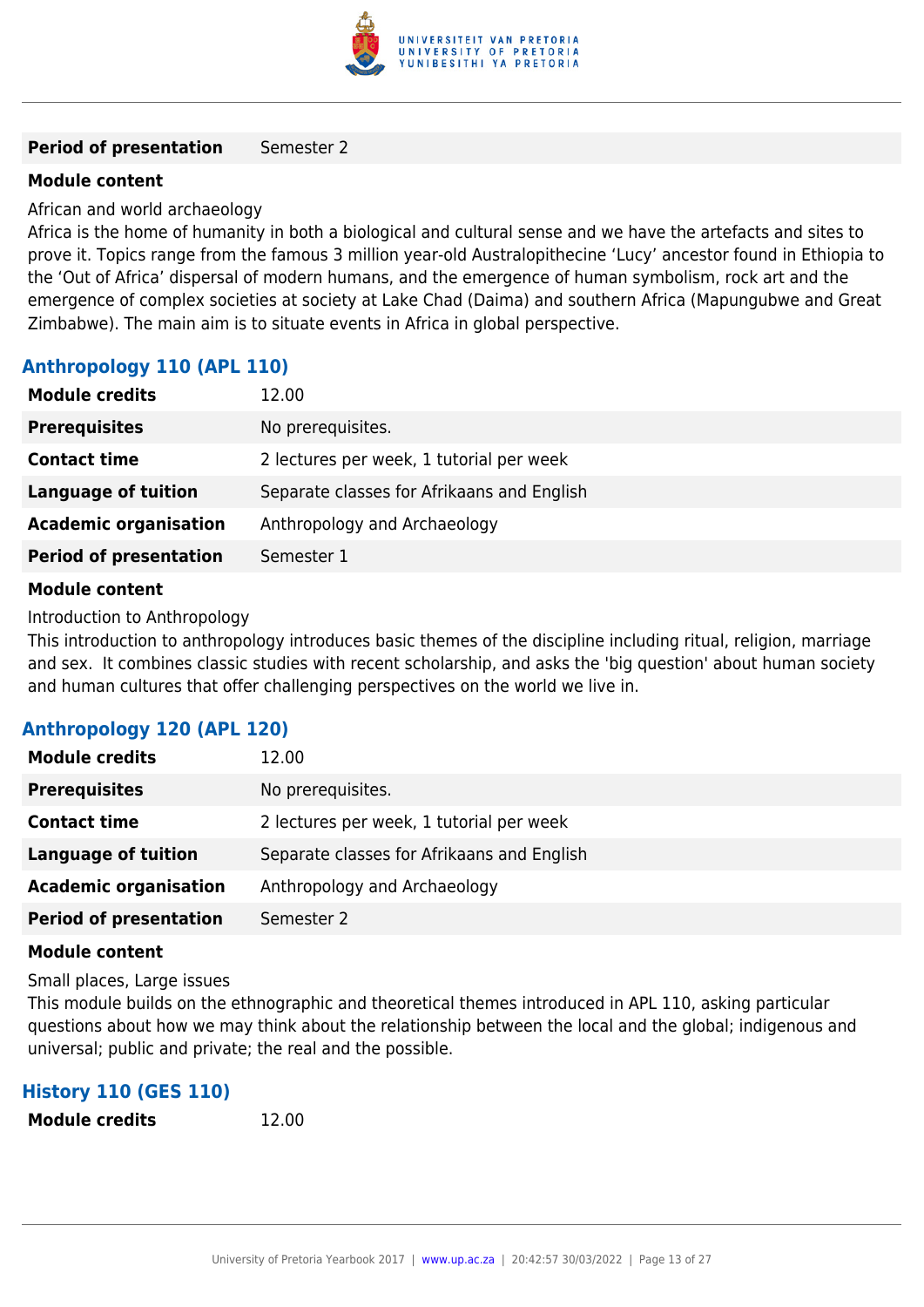

| <b>Service modules</b>        | <b>Faculty of Education</b><br>Faculty of Law<br><b>Faculty of Health Sciences</b> |
|-------------------------------|------------------------------------------------------------------------------------|
| <b>Prerequisites</b>          | No prerequisites.                                                                  |
| <b>Contact time</b>           | 2 lectures per week                                                                |
| <b>Language of tuition</b>    | Separate classes for Afrikaans and English                                         |
| <b>Academic organisation</b>  | Historical and Heritage Stud                                                       |
| <b>Period of presentation</b> | Semester 1                                                                         |

The making of the Modern World: a survey A selection of themes on Asia, Africa, the Americas and Europe and their contribution to the making of the Modern World.

#### **Aspects of human geography 156 (GGY 156)**

| <b>Module credits</b>         | 8.00                                                                                                                                                              |
|-------------------------------|-------------------------------------------------------------------------------------------------------------------------------------------------------------------|
| <b>Service modules</b>        | Faculty of Engineering, Built Environment and Information Technology<br>Faculty of Education<br><b>Faculty of Humanities</b><br><b>Faculty of Health Sciences</b> |
| <b>Prerequisites</b>          | No prerequisites.                                                                                                                                                 |
| <b>Contact time</b>           | 1 tutorial per week, 3 lectures per week                                                                                                                          |
| <b>Language of tuition</b>    | Module is presented in English                                                                                                                                    |
| <b>Academic organisation</b>  | Geography, Geoinf + Meteor                                                                                                                                        |
| <b>Period of presentation</b> | Quarter 2                                                                                                                                                         |

#### **Module content**

This module begins by fostering an understanding of human geography. Then follows with the political ordering of space; cultural diversity as well as ethnic geography globally and locally; population geography of the world and South Africa: and four economic levels of development. The purpose is to place South Africa in a world setting and to understand the future of the country.

#### **Climate and weather of Southern Africa 164 (WKD 164)**

| <b>Module credits</b>        | 8.00                                                        |
|------------------------------|-------------------------------------------------------------|
| <b>Service modules</b>       | <b>Faculty of Education</b><br><b>Faculty of Humanities</b> |
| <b>Prerequisites</b>         | No prerequisites.                                           |
| <b>Contact time</b>          | 4 lectures per week                                         |
| <b>Language of tuition</b>   | Module is presented in English                              |
| <b>Academic organisation</b> | Geography, Geoinf + Meteor                                  |
|                              |                                                             |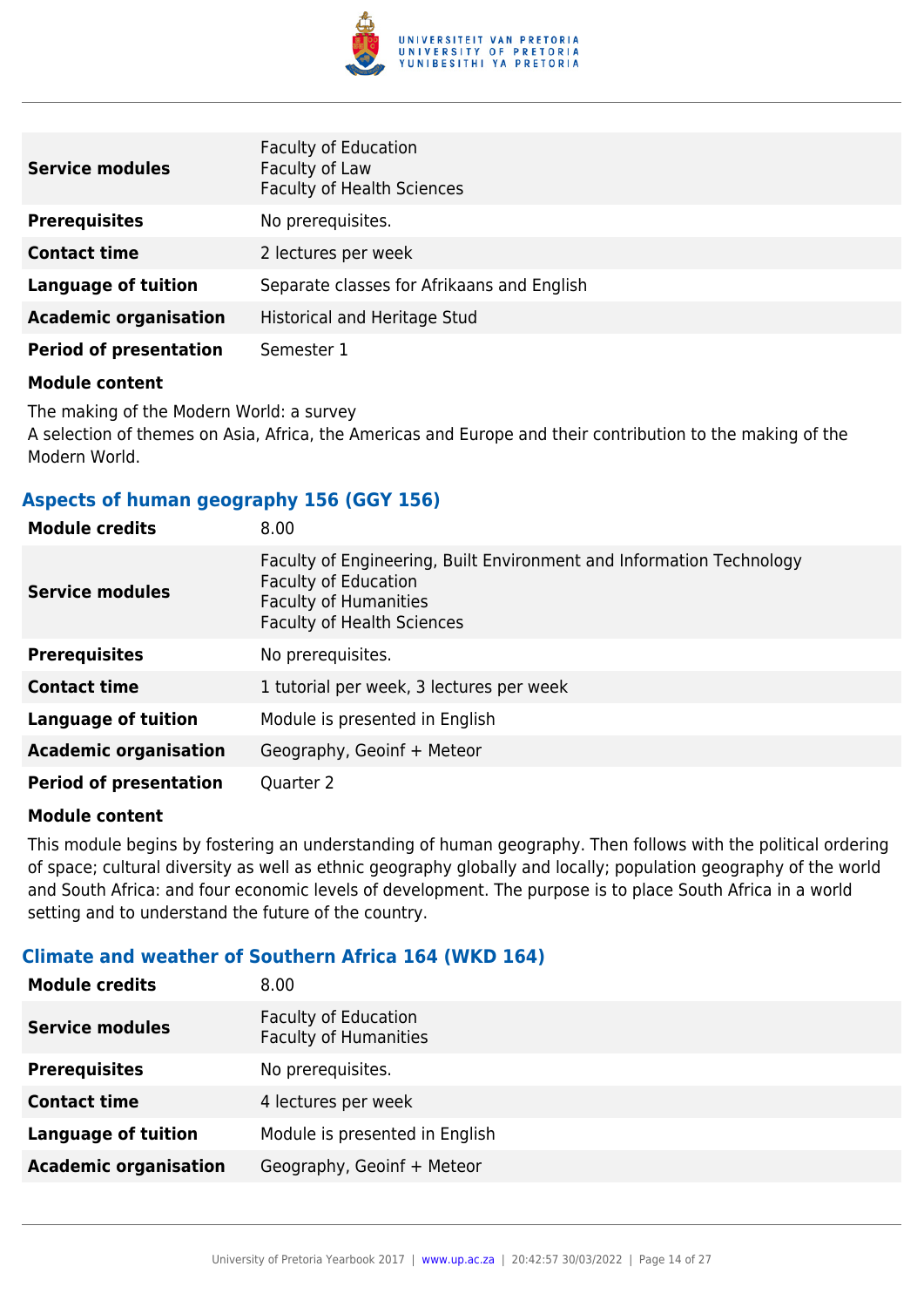

#### **Period of presentation** Quarter 4

#### **Module content**

An introduction to the climate and general seasonal climatic circulation patterns of Southern Africa. Basic weather types and weather processes within the Southern African context. Interpretation of synoptic maps and synoptic station reports. Impacts of climate change and extreme climate events on society. \*BSc (Geography) and BSc (Environmental Sciences) students may register for WKD 155. Students are not allowed to earn credits for both WKD 155 and WKD 164.

#### **Visual culture studies 111 (VKK 111)**

| <b>Module credits</b>         | 12.00                                                                |
|-------------------------------|----------------------------------------------------------------------|
| <b>Service modules</b>        | Faculty of Engineering, Built Environment and Information Technology |
| <b>Prerequisites</b>          | No prerequisites.                                                    |
| <b>Contact time</b>           | 3 lectures per week                                                  |
| <b>Language of tuition</b>    | Afrikaans and English is used in one class                           |
| <b>Academic organisation</b>  | <b>Visual Arts</b>                                                   |
| <b>Period of presentation</b> | Semester 1                                                           |

#### **Module content**

Foundations of visual culture

This module introduces art and visual culture theory using a wide range of texts and ideas. The module gives students wide exposure to visual discourses and includes a variety of visual culture examples e.g. artworks, advertisements. These discourses may include: exploring what visual culture is; modes of analysis; introducing terminology such as ideology and myth; dealing with selected periods from history contextually; introducing cultural icons and themes from popular visual culture.

#### **Visual culture studies 121 (VKK 121)**

| <b>Module credits</b>         | 12.00                                      |
|-------------------------------|--------------------------------------------|
| <b>Prerequisites</b>          | No prerequisites.                          |
| <b>Contact time</b>           | 3 lectures per week                        |
| <b>Language of tuition</b>    | Afrikaans and English is used in one class |
| <b>Academic organisation</b>  | <b>Visual Arts</b>                         |
| <b>Period of presentation</b> | Semester 2                                 |

#### **Module content**

Images across media: current issues

This module presents an introduction into the ways in which images appear across media in contemporary visual culture from a specific African perspective within the global. This is done by means of exploring key modes, themes, genres, platforms and visual texts. Among the media and mediums that may be covered are photography, art, graphic design, advertising, film, documentaries, video, digital and social media.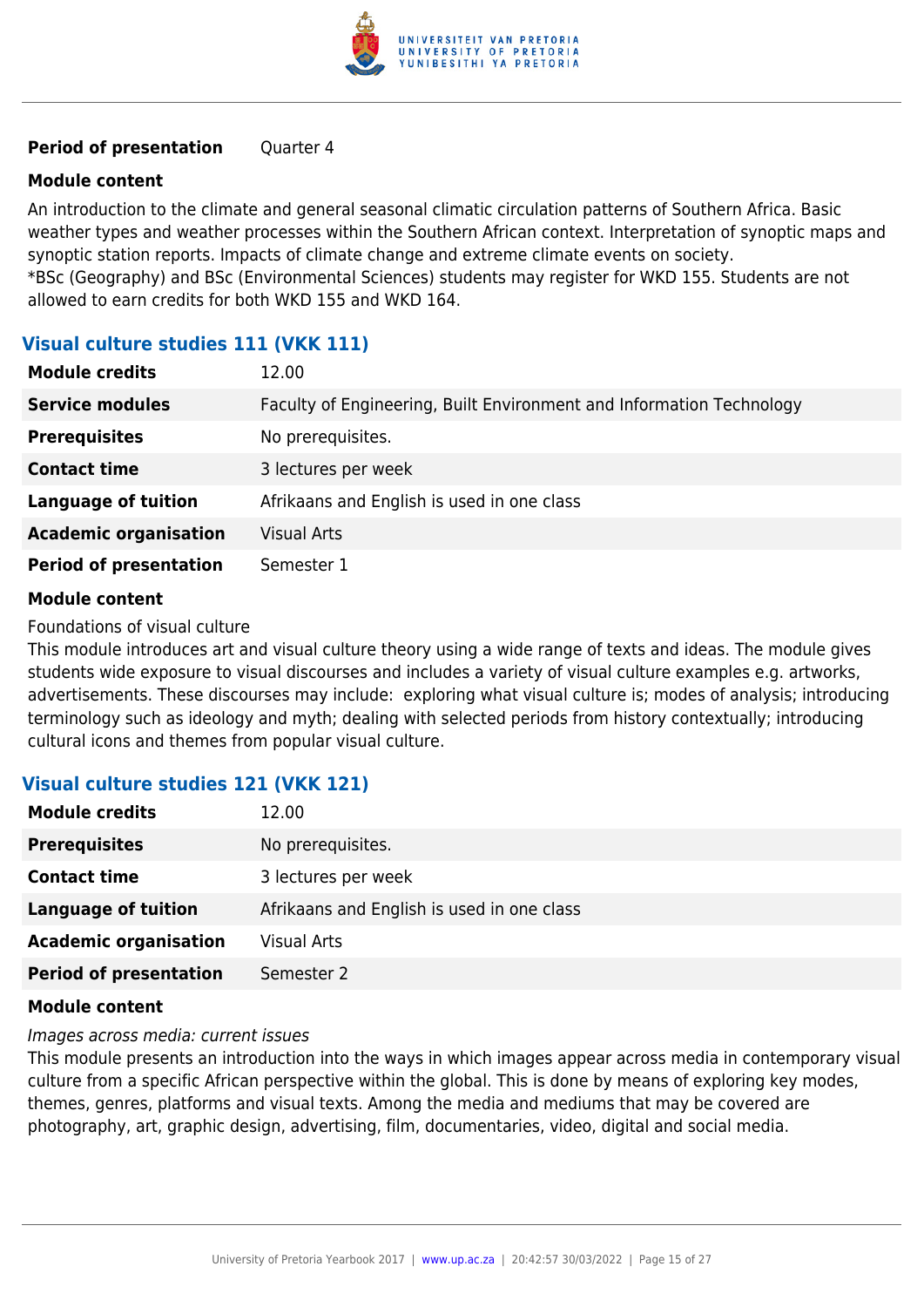

#### **Introduction to environmental sciences 101 (ENV 101)**

| <b>Module credits</b>         | 8.00                                                                                                                                |
|-------------------------------|-------------------------------------------------------------------------------------------------------------------------------------|
| <b>Service modules</b>        | Faculty of Engineering, Built Environment and Information Technology<br><b>Faculty of Education</b><br><b>Faculty of Humanities</b> |
| <b>Prerequisites</b>          | No prerequisites.                                                                                                                   |
| <b>Contact time</b>           | 3 lectures per week                                                                                                                 |
| <b>Language of tuition</b>    | Module is presented in English                                                                                                      |
| <b>Academic organisation</b>  | Geography, Geoinf + Meteor                                                                                                          |
| <b>Period of presentation</b> | Quarter 1                                                                                                                           |

#### **Module content**

Introducing the basic concepts and interrelationships required to understand the complexity of natural environmental problems, physical and human environment, human induced environmental problems, the ways in which the natural environment affects human society and biodiversity, an introduction to major environmental issues in Southern Africa and sustainable development in the context of environmental issues.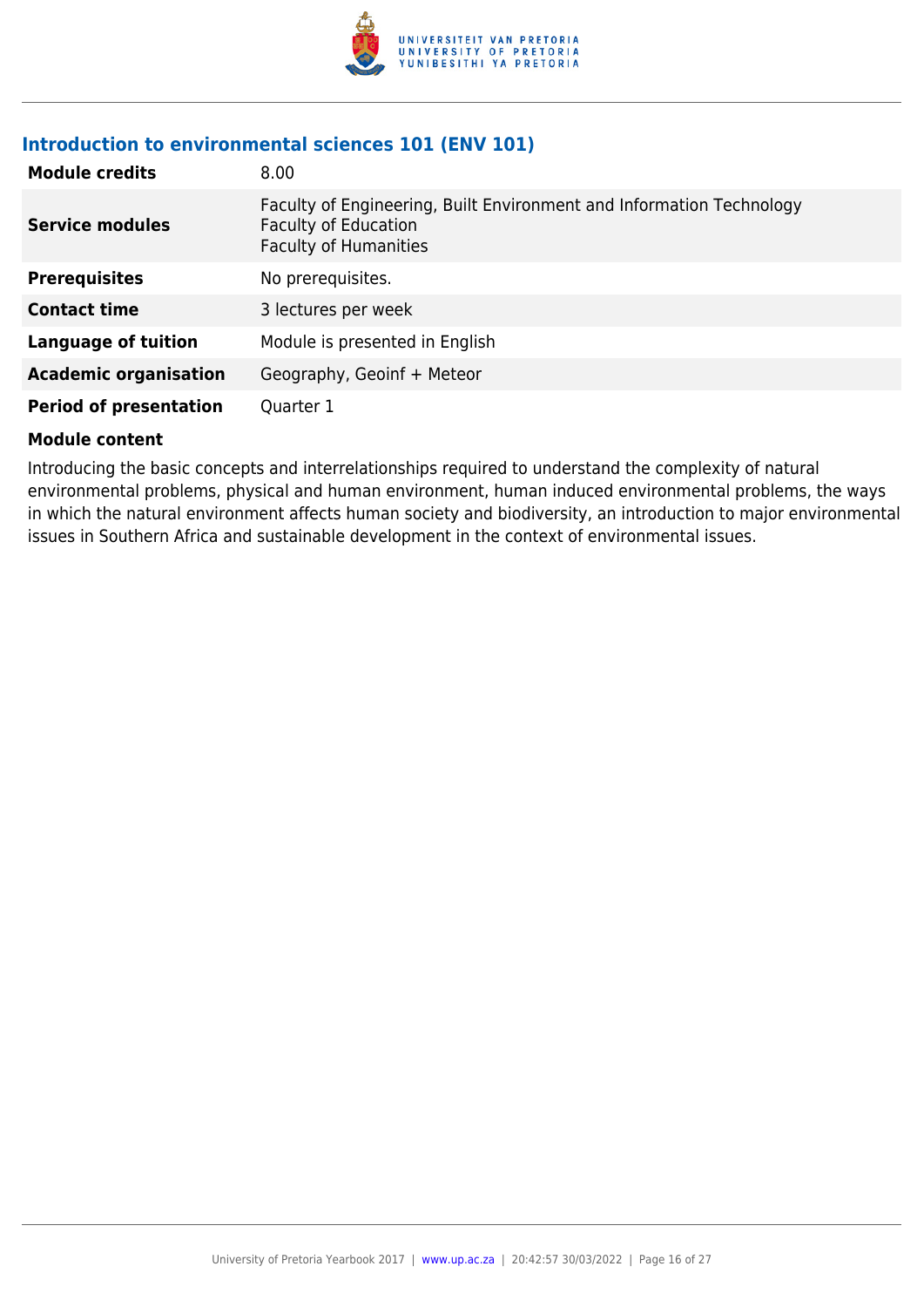

## Curriculum: Year 2

**Minimum credits: 80**

## **Core modules**

### **Heritage and cultural tourism 210 (EFK 210)**

| <b>Module credits</b>         | 20.00                                      |
|-------------------------------|--------------------------------------------|
| <b>Service modules</b>        | <b>Faculty of Education</b>                |
| <b>Prerequisites</b>          | EFK 110(GS)                                |
| <b>Contact time</b>           | 2 lectures per week                        |
| <b>Language of tuition</b>    | Separate classes for Afrikaans and English |
| <b>Academic organisation</b>  | <b>Historical and Heritage Stud</b>        |
| <b>Period of presentation</b> | Semester 1                                 |

#### **Module content**

Utilisation of SA cultural historical heritage for tourism

Remembrance and commemoration and its utilisation in the tourism industry. Introduction to the historicalconstitutional development of South Africa and inter-group relations in the country in the context of the heritage and tourism sector. An introduction to field research in the HCT domain.

#### **Heritage and cultural tourism 220 (EFK 220)**

| <b>Module credits</b>         | 20.00                                    |
|-------------------------------|------------------------------------------|
| <b>Service modules</b>        | <b>Faculty of Education</b>              |
| <b>Prerequisites</b>          | No prerequisites.                        |
| <b>Contact time</b>           | 1 tutorial per week, 2 lectures per week |
| <b>Language of tuition</b>    | Module is presented in English           |
| <b>Academic organisation</b>  | Anthropology and Archaeology             |
| <b>Period of presentation</b> | Semester 2                               |

#### **Module content**

Community-based tourism Development theories and tourism theory: relation between development and tourism. Pro-poor tourism: Opportunities for and constraints on tourism development. Case studies in sub-Saharan Africa.

## **Elective modules**

#### **Archaeology of Southern Africa 210 (AGL 210)**

| <b>Module credits</b> | 20.00                                     |
|-----------------------|-------------------------------------------|
| <b>Prerequisites</b>  | AGL 110, 120(GS)                          |
| <b>Contact time</b>   | 2 lectures per week, 2 tutorials per week |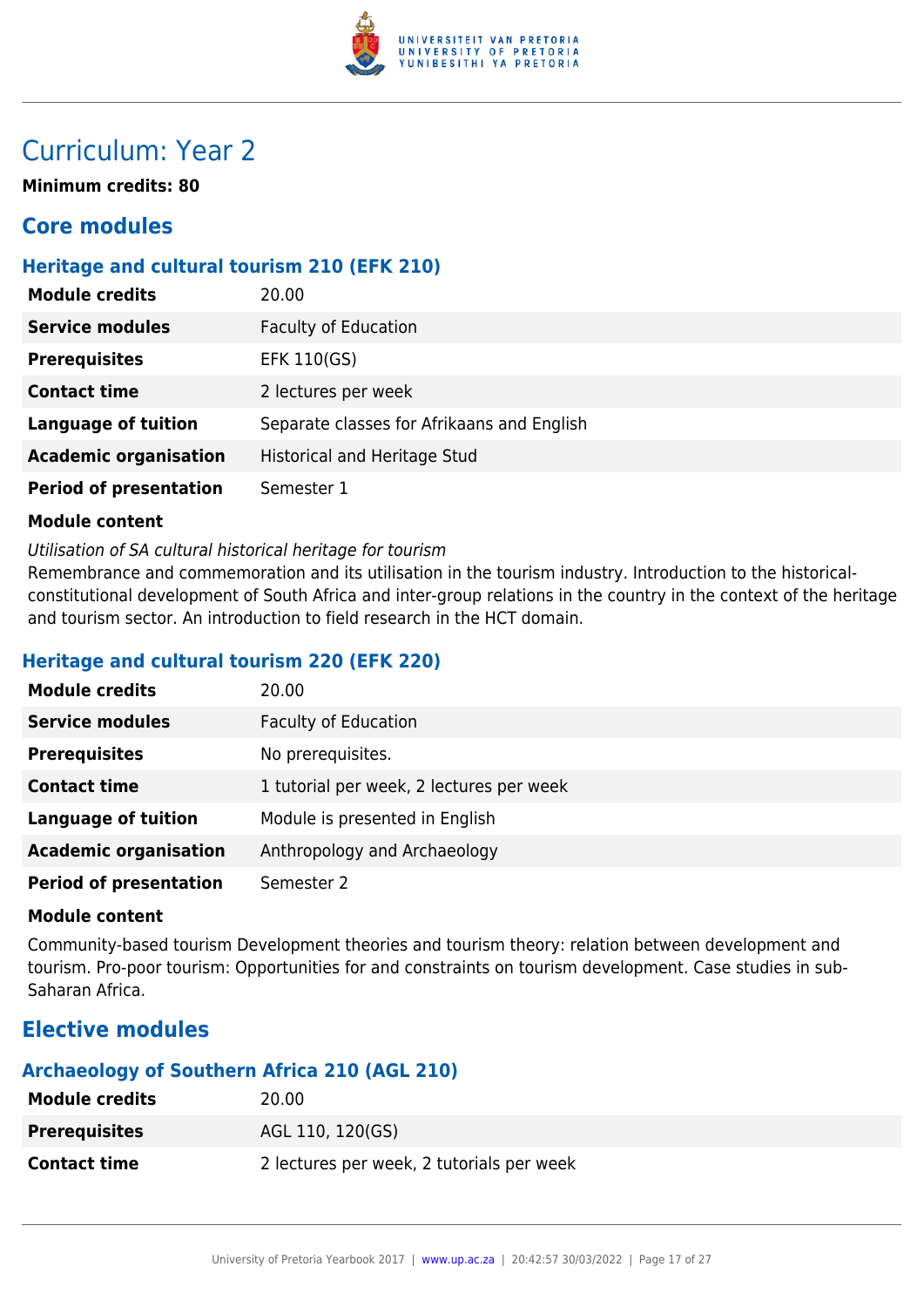

| <b>Language of tuition</b>    | Module is presented in English |
|-------------------------------|--------------------------------|
| <b>Academic organisation</b>  | Anthropology and Archaeology   |
| <b>Period of presentation</b> | Semester 1                     |

Southern African Stone Age, Iron Age, Pastoralism, and Historical Archaeology are the main topics discussed. What types of people were making ESA, MSA, and LSA, when did hominids first left Africa, southern African rock art, the origins of livestock herding, the development and decline of complex societies in southern Africa, and postcolonial approaches in archaeology are some of the focus areas.

#### **Archaeology 220 (AGL 220)**

| <b>Module credits</b>         | 20.00                                      |
|-------------------------------|--------------------------------------------|
| <b>Prerequisites</b>          | AGL 110, AGL 120(GS)                       |
| <b>Contact time</b>           | 2 practicals per week, 2 lectures per week |
| <b>Language of tuition</b>    | Module is presented in English             |
| <b>Academic organisation</b>  | Anthropology and Archaeology               |
| <b>Period of presentation</b> | Semester 2                                 |

#### **Module content**

\*Compulsory veld school, usually in September.

Archaeological field methods and interpretation

Introduction to the history and application of key field techniques such as research design, field survey, mapping, GPS and GIS, Total Station, compass work, photography, excavation, rock art recording, basic curation of artefacts, data management- and heritage legislation. Practical instruction in artefact cleaning, curation, meta-data capture and exhibition.

#### **Anthropology 210 (APL 210)**

| <b>Module credits</b>         | 20.00                                    |
|-------------------------------|------------------------------------------|
| <b>Prerequisites</b>          | APL 110(GS)                              |
| <b>Contact time</b>           | 1 tutorial per week, 2 lectures per week |
| Language of tuition           | Module is presented in English           |
| <b>Academic organisation</b>  | Anthropology and Archaeology             |
| <b>Period of presentation</b> | Semester 1                               |

#### **Module content**

Sex, gender and healing This module explores sex, sexuality, gender, sickness and healing. It entails analysing the ways in which these concepts are understood in diverse social contexts and studies how anthropologists think about them in contemporary society.

#### **Anthropology 220 (APL 220)**

**Module credits** 20.00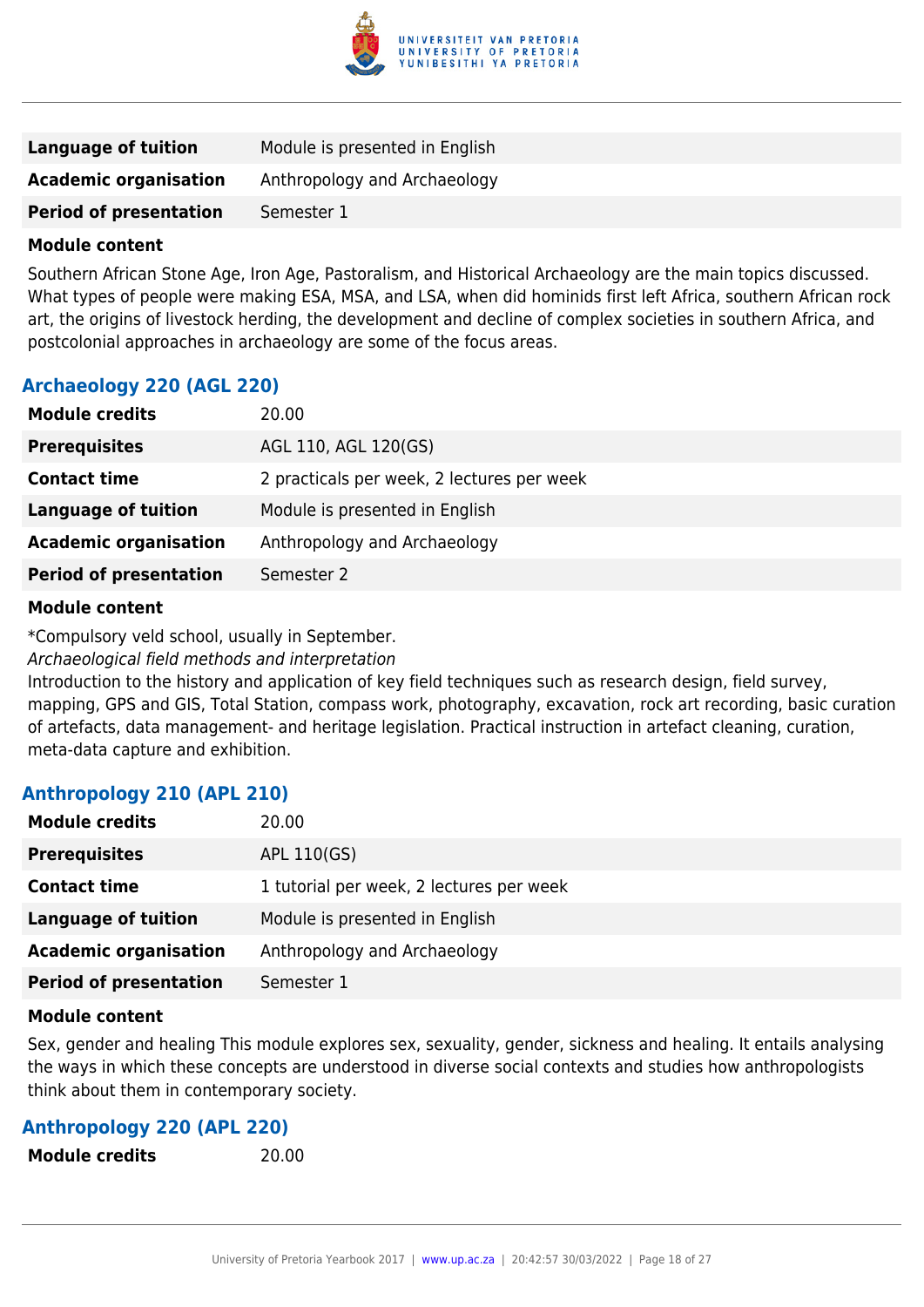

| <b>Prerequisites</b>          | APL 110, APL 120(GS)                     |
|-------------------------------|------------------------------------------|
| <b>Contact time</b>           | 2 lectures per week, 1 tutorial per week |
| <b>Language of tuition</b>    | Module is presented in English           |
| <b>Academic organisation</b>  | Anthropology and Archaeology             |
| <b>Period of presentation</b> | Semester 2                               |

Power and wealth This module explores anthropological perspectives on politics, power and wealth in colonial and postcolonial contexts. Key concepts that are discussed include anthropological approaches to citizenship, cosmopolitanism, hegemony, human rights, neoliberalism, sovereignty, civil society, gender, race and class.

#### **History 210 (GES 210)**

| <b>Module credits</b>         | 20.00                                      |
|-------------------------------|--------------------------------------------|
| <b>Service modules</b>        | <b>Faculty of Education</b>                |
| <b>Prerequisites</b>          | GES 120(GS)                                |
| <b>Contact time</b>           | 2 lectures per week                        |
| <b>Language of tuition</b>    | Separate classes for Afrikaans and English |
| <b>Academic organisation</b>  | Historical and Heritage Stud               |
| <b>Period of presentation</b> | Semester 1                                 |

#### **Module content**

Themes from African History A selection of themes on the history of Africa and its people during pre-colonial, colonial and post-colonial times, focusing on the social, political and economic forces that helped shape the African historical experience.

#### **History 220 (GES 220)**

| <b>Module credits</b>         | 20.00                                      |
|-------------------------------|--------------------------------------------|
| <b>Service modules</b>        | <b>Faculty of Education</b>                |
| <b>Prerequisites</b>          | GES 110(GS), GES 120(GS)                   |
| <b>Contact time</b>           | 2 lectures per week                        |
| <b>Language of tuition</b>    | Separate classes for Afrikaans and English |
| <b>Academic organisation</b>  | Historical and Heritage Stud               |
| <b>Period of presentation</b> | Semester 2                                 |

#### **Module content**

Rise and fall of segregation and apartheid Focuses on the origin and theoretical foundations of these policies and their entrenchment in SA legislation. The resistance against the institution of these respective policies and the subsequent dismantling of apartheid. The impact on social, cultural and economic terrain.

#### **Process geomorphology 252 (GGY 252)**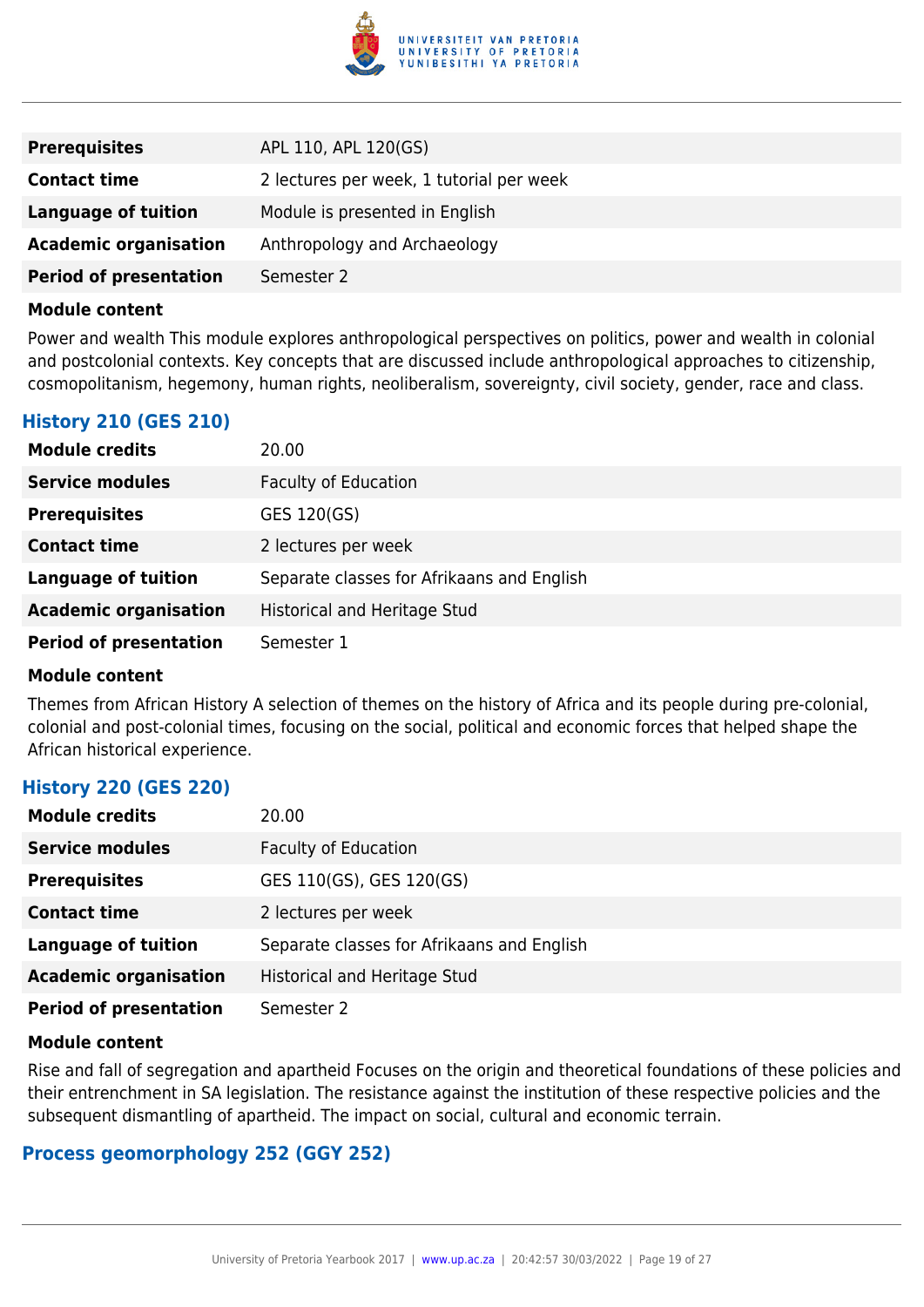

| <b>Module credits</b>         | 12.00                                                       |
|-------------------------------|-------------------------------------------------------------|
| <b>Service modules</b>        | <b>Faculty of Education</b><br><b>Faculty of Humanities</b> |
| <b>Prerequisites</b>          | GGY 166 or GLY 155                                          |
| <b>Contact time</b>           | 4 lectures per week, 2 practicals per week                  |
| <b>Language of tuition</b>    | Module is presented in English                              |
| <b>Academic organisation</b>  | Geography, Geoinf + Meteor                                  |
| <b>Period of presentation</b> | Quarter 2                                                   |

Physical processes that influence the earth's surface and management. Specific processes and their interaction in themes such as weathering; soil erosion; slope, mass movement and fluvial processes. Practical laboratory exercises are based on the themes covered in the module theory component.

#### **Geographic information systems introduction 221 (GIS 221)**

| <b>Module credits</b>         | 12.00                                     |
|-------------------------------|-------------------------------------------|
| <b>Prerequisites</b>          | Prohibited combination GGY 283            |
| <b>Contact time</b>           | 2 lectures per week, 1 practical per week |
| <b>Language of tuition</b>    | Module is presented in English            |
| <b>Academic organisation</b>  | Geography, Geoinf + Meteor                |
| <b>Period of presentation</b> | Semester 2                                |
|                               |                                           |

#### **Module content**

\*GIS 221 does not lead to admission to any module at 300 level.

Introduction to Geographic Information Systems (GIS), theoretical concepts and applications of GIS. The focus will be on the GIS process of data input, data analysis, data output and associated technologies.This module teaches students to use GIS as a tool.

#### **City structure, environment and society 266 (GGY 266)**

| <b>Module credits</b>         | 24.00                                                       |
|-------------------------------|-------------------------------------------------------------|
| <b>Service modules</b>        | <b>Faculty of Education</b><br><b>Faculty of Humanities</b> |
| <b>Prerequisites</b>          | No prerequisites.                                           |
| <b>Contact time</b>           | 1 practical per week, 3 lectures per week                   |
| <b>Language of tuition</b>    | Module is presented in English                              |
| <b>Academic organisation</b>  | Geography, Geoinf + Meteor                                  |
| <b>Period of presentation</b> | Semester 2                                                  |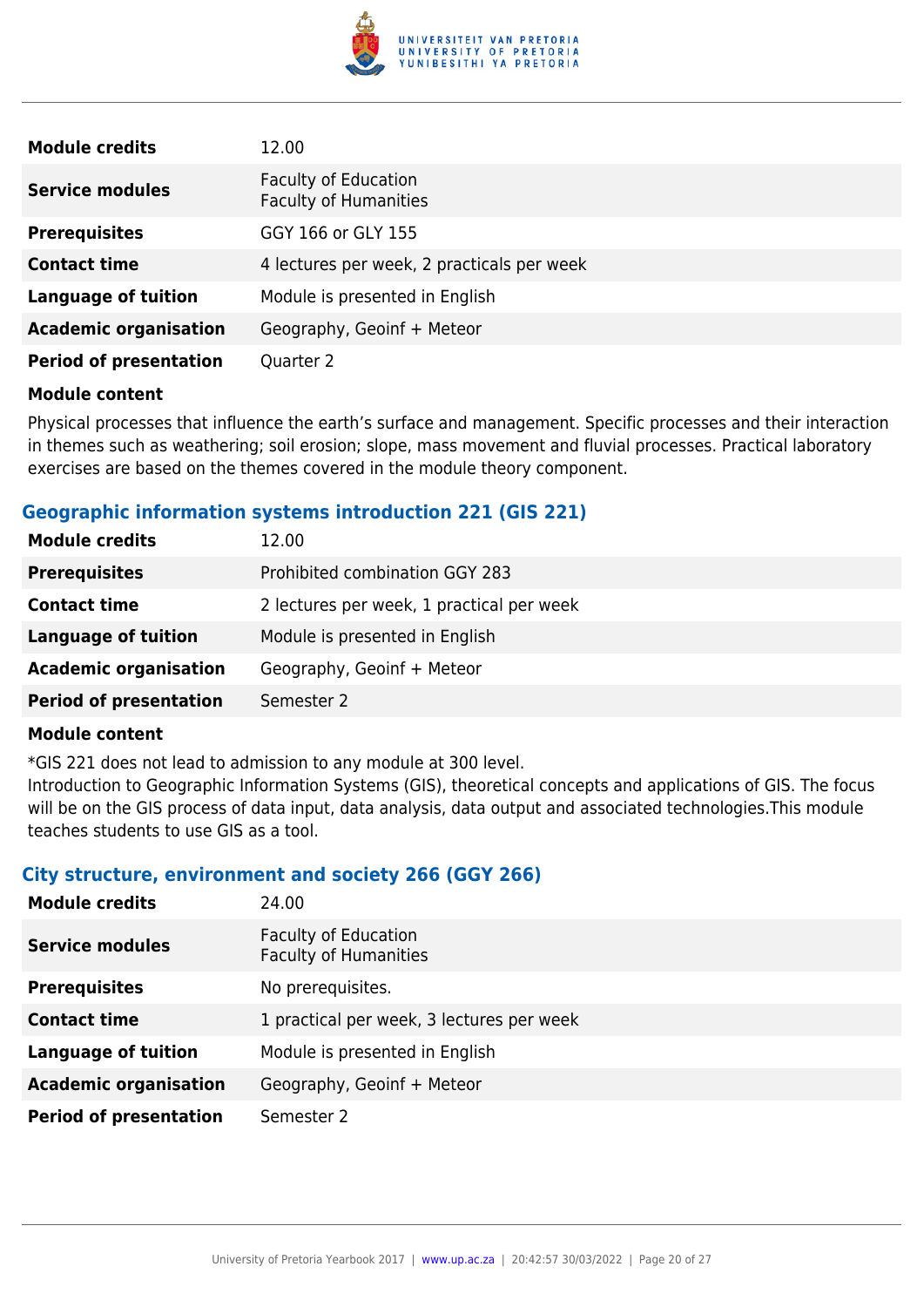

An urbanising world. Urban structure and land use. Urban processes. The urban environment. Social structure and change in cities. Living in the city. Economy, society and politics in the city. Third-world cities and South African cities. Urban futures.

#### **Visual culture studies 211 (VKK 211)**

| <b>Module credits</b>         | 20.00                                                                |
|-------------------------------|----------------------------------------------------------------------|
| <b>Service modules</b>        | Faculty of Engineering, Built Environment and Information Technology |
| <b>Prerequisites</b>          | No prerequisites.                                                    |
| <b>Contact time</b>           | 2 lectures per week, 1 discussion class per week                     |
| <b>Language of tuition</b>    | Afrikaans and English is used in one class                           |
| <b>Academic organisation</b>  | <b>Visual Arts</b>                                                   |
| <b>Period of presentation</b> | Semester 1                                                           |

#### **Module content**

Gender, sexuality and visual representation

Introduction to the representation of sex, gender and sexuality in visual culture. Gender theory and terminology related to feminism, masculinity studies and *lbgtq* theory (lesbian, bisexual, gay, transgendered, queer) are unpacked. Themes and issues in gender and identity politics such as the male hero, the nude in late 19th century art, the femme fatale, hysteria, androgyny and transsexuality are dealt with. Sexuality and gender issues across a range of visual cultural such as soaps, sitcoms, artworks, advertisements, fashion, music videos and films are addressed.

#### **Visual culture studies 221 (VKK 221)**

| <b>Module credits</b>         | 20.00                                            |
|-------------------------------|--------------------------------------------------|
| <b>Prerequisites</b>          | No prerequisites.                                |
| <b>Contact time</b>           | 1 discussion class per week, 2 lectures per week |
| <b>Language of tuition</b>    | Afrikaans and English is used in one class       |
| <b>Academic organisation</b>  | <b>Visual Arts</b>                               |
| <b>Period of presentation</b> | Semester 2                                       |

#### **Module content**

Visual (Post)colonialisms This module investigates aspects of Africanness, Afrocentrism, multiculturalism, transnationalism and the African diaspora and studies a cross section of work including traditional art, tourist art and the hybrid aesthetics of contemporary African art and visual culture. The module also focuses on the ideology of imperialism and colonialism and its influence on art and visual culture from the nineteenth century onwards. The influence of postcolonial thinking on the deconstruction of the ideology of colonialism is highlighted with reference to landscape and memory, the exotic and primitivism in South African visual culture.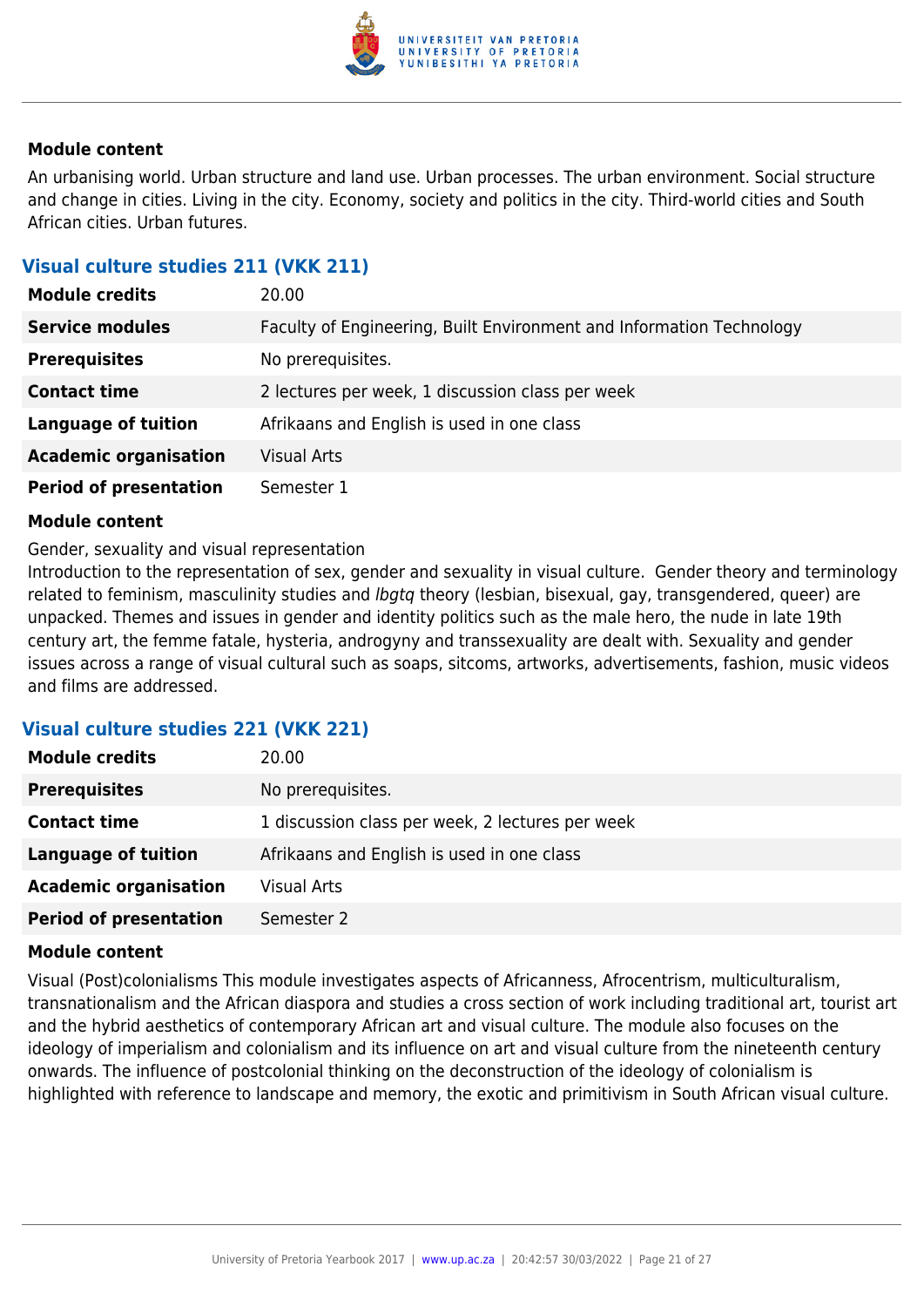

## Curriculum: Final year

**Minimum credits: 120**

## **Core modules**

### **Heritage and cultural tourism 310 (EFK 310)**

| <b>Module credits</b>         | 30.00                                      |
|-------------------------------|--------------------------------------------|
| <b>Service modules</b>        | <b>Faculty of Education</b>                |
| <b>Prerequisites</b>          | EFK 210                                    |
| <b>Contact time</b>           | 2 lectures per week                        |
| <b>Language of tuition</b>    | Separate classes for Afrikaans and English |
| <b>Academic organisation</b>  | Historical and Heritage Stud               |
| <b>Period of presentation</b> | Semester 2                                 |

#### **Module content**

Cultural historical sites and activities in SA

Introduction to the most important cultural historical sites and cultural activities in South Africa, with a specific focus on cultural tourism in practice. A research assignment with particular attention to literature analysis.

#### **Heritage and cultural tourism 320 (EFK 320)**

| <b>Module credits</b>         | 30.00                          |
|-------------------------------|--------------------------------|
| <b>Service modules</b>        | <b>Faculty of Education</b>    |
| <b>Prerequisites</b>          | No prerequisites.              |
| <b>Contact time</b>           | 2 lectures per week            |
| <b>Language of tuition</b>    | Module is presented in English |
| <b>Academic organisation</b>  | Anthropology and Archaeology   |
| <b>Period of presentation</b> | Semester 1                     |

#### **Module content**

#### Ethno-tourism

Approaches to the study of cultural landscapes: characteristics of ethno-tourism. The problem of stereotyping in the tourist industry. Influence of tourism on host communities: tourism dependence and residents' attitudes, authenticity and the presentation and commodification of culture. An assignment with particular attention to qualitative research methods.

## **Elective modules**

### **Archaeological theory 310 (AGL 310)**

| Module credits       | 30.00             |
|----------------------|-------------------|
| <b>Prerequisites</b> | No prerequisites. |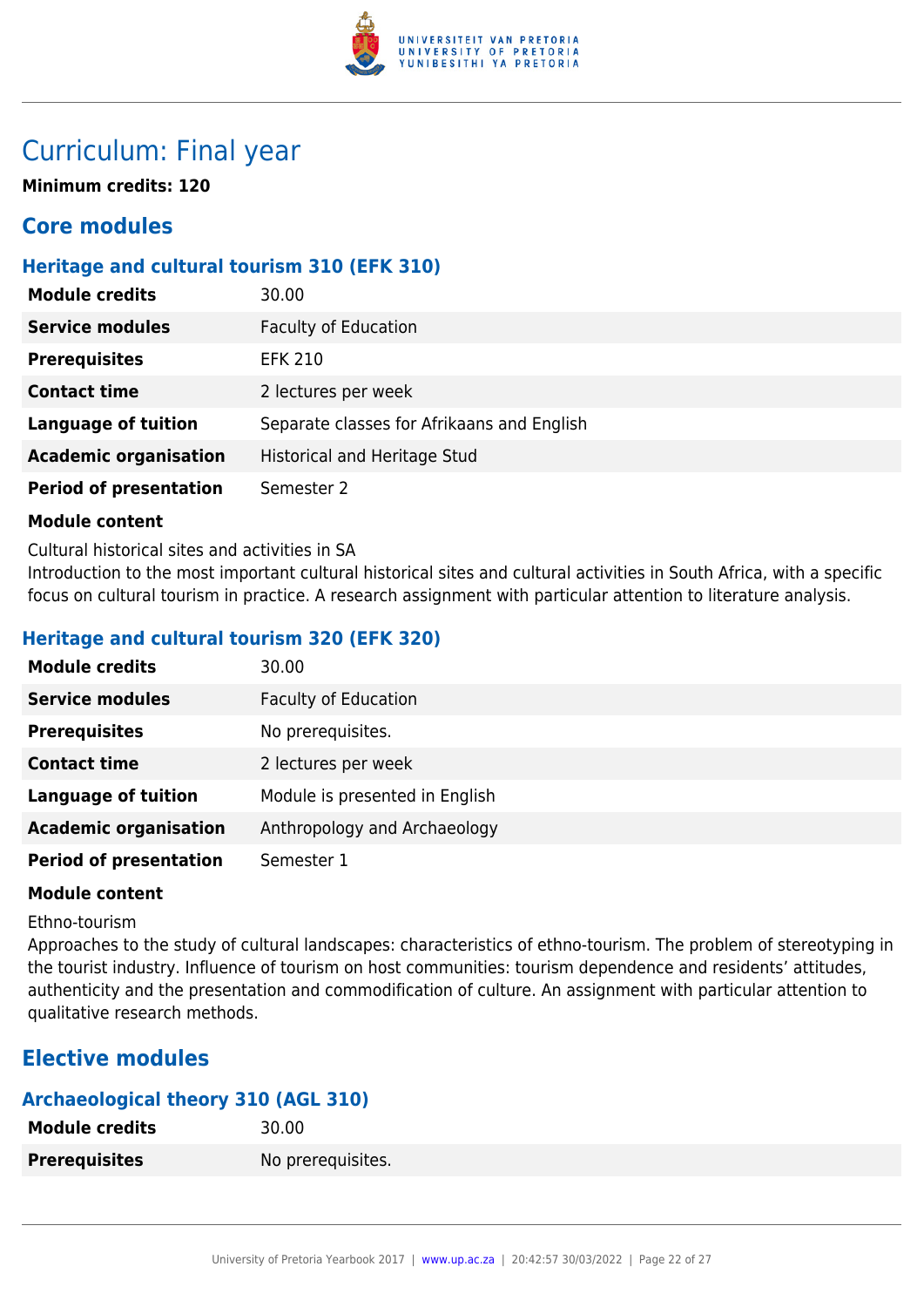

| <b>Contact time</b>           | 2 lectures per week, 2 practicals per week |
|-------------------------------|--------------------------------------------|
| Language of tuition           | Module is presented in English             |
| <b>Academic organisation</b>  | Anthropology and Archaeology               |
| <b>Period of presentation</b> | Semester 1                                 |

\*AGL 310 will be a prerequisite for a number of other modules (eg AGL 751 Advanced archaeological theory) and it is the responsibility of the students intending to continue archaeology to postgraduate level to do this module. Nature of archaeological theory; critique of various approaches to archaeological theory, debates over the relevance of theory, are some of the major topics to be presented.

#### **Applied Archaeology 320 (AGL 320)**

| <b>Module credits</b>         | 30.00                                      |
|-------------------------------|--------------------------------------------|
| <b>Prerequisites</b>          | AGL 210, 220(GS)                           |
| <b>Contact time</b>           | 2 lectures per week, 2 practicals per week |
| <b>Language of tuition</b>    | Module is presented in English             |
| <b>Academic organisation</b>  | Anthropology and Archaeology               |
| <b>Period of presentation</b> | Semester 2                                 |

#### **Module content**

The module focuses on the following topics: designing and managing fieldwork projects; the relationship between commercial practice, academic research, and local communities; management of archaeological collections in repositories and debates on repatriation; ethics; cultural resource management; presentation of archaeological sites; heritage and related legislation, The main aim is to prepare students for post-degree work in both private and public sectors.

#### **Anthropology 310 (APL 310)**

| <b>Module credits</b>         | 30.00                                    |
|-------------------------------|------------------------------------------|
| <b>Prerequisites</b>          | APL 210(GS)                              |
| <b>Contact time</b>           | 1 tutorial per week, 2 lectures per week |
| Language of tuition           | Module is presented in English           |
| <b>Academic organisation</b>  | Anthropology and Archaeology             |
| <b>Period of presentation</b> | Semester 1                               |

#### **Module content**

Africa: anthropological perspectives Contemporary ethnographic studies in the African continent, with particular reference to politics, war, resettlement and refugees, religion, identity formation and identity politics, ethnicity and class, and consumption.

#### **Anthropology 320 (APL 320)**

**Module credits** 30.00

University of Pretoria Yearbook 2017 | [www.up.ac.za](https://www.google.com/) | 20:42:57 30/03/2022 | Page 23 of 27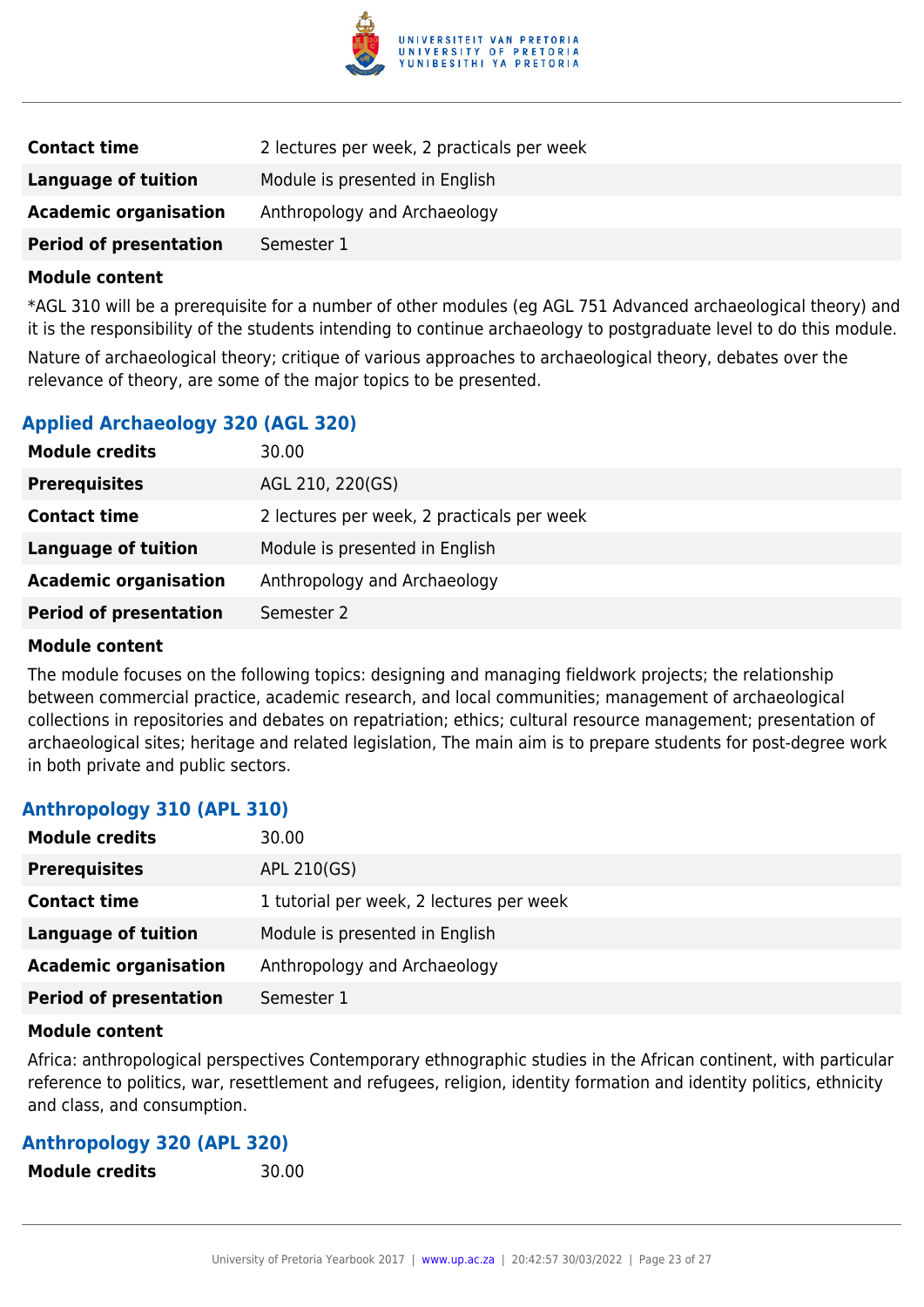

| <b>Prerequisites</b>          | APL 210, APL 220(GS)                     |
|-------------------------------|------------------------------------------|
| <b>Contact time</b>           | 1 tutorial per week, 2 lectures per week |
| Language of tuition           | Module is presented in English           |
| <b>Academic organisation</b>  | Anthropology and Archaeology             |
| <b>Period of presentation</b> | Semester 2                               |

Fieldwork, ethnography and theory This module reviews themes such as conducting fieldwork, writing ethnography and developing theory in anthropology. The module allows the opportunity to gain experience with ethnographic field methods in order to develop insight into the implications of methodological choices and their relationship to research questions and settings.

#### **History 310 (GES 310)**

| <b>Module credits</b>         | 30.00                                      |
|-------------------------------|--------------------------------------------|
| <b>Service modules</b>        | <b>Faculty of Education</b>                |
| <b>Prerequisites</b>          | GES 110, GES 120; GES 210(GS), GES 220     |
| <b>Contact time</b>           | 2 lectures per week                        |
| <b>Language of tuition</b>    | Separate classes for Afrikaans and English |
| <b>Academic organisation</b>  | Historical and Heritage Stud               |
| <b>Period of presentation</b> | Semester 1                                 |
| <b>Module content</b>         |                                            |

Historical trends in the modern world A selection of political, economic and social themes.

#### **History 320 (GES 320)**

| <b>Module credits</b>         | 30.00                                      |
|-------------------------------|--------------------------------------------|
| <b>Service modules</b>        | <b>Faculty of Education</b>                |
| <b>Prerequisites</b>          | GES 210, 220 or approval of HOD            |
| <b>Contact time</b>           | 2 lectures per week                        |
| <b>Language of tuition</b>    | Separate classes for Afrikaans and English |
| <b>Academic organisation</b>  | <b>Historical and Heritage Stud</b>        |
| <b>Period of presentation</b> | Semester 2                                 |

#### **Module content**

Globalisation, diversity and change Theories and interpretation on the process of change. Globalisation and its significance for, inter alia, the global economy, the nation-state, nationalism, ethnicity and culture.

#### **Environmental geomorphology 361 (GGY 361)**

| <b>Module credits</b>  | 18.00                        |
|------------------------|------------------------------|
| <b>Service modules</b> | <b>Faculty of Humanities</b> |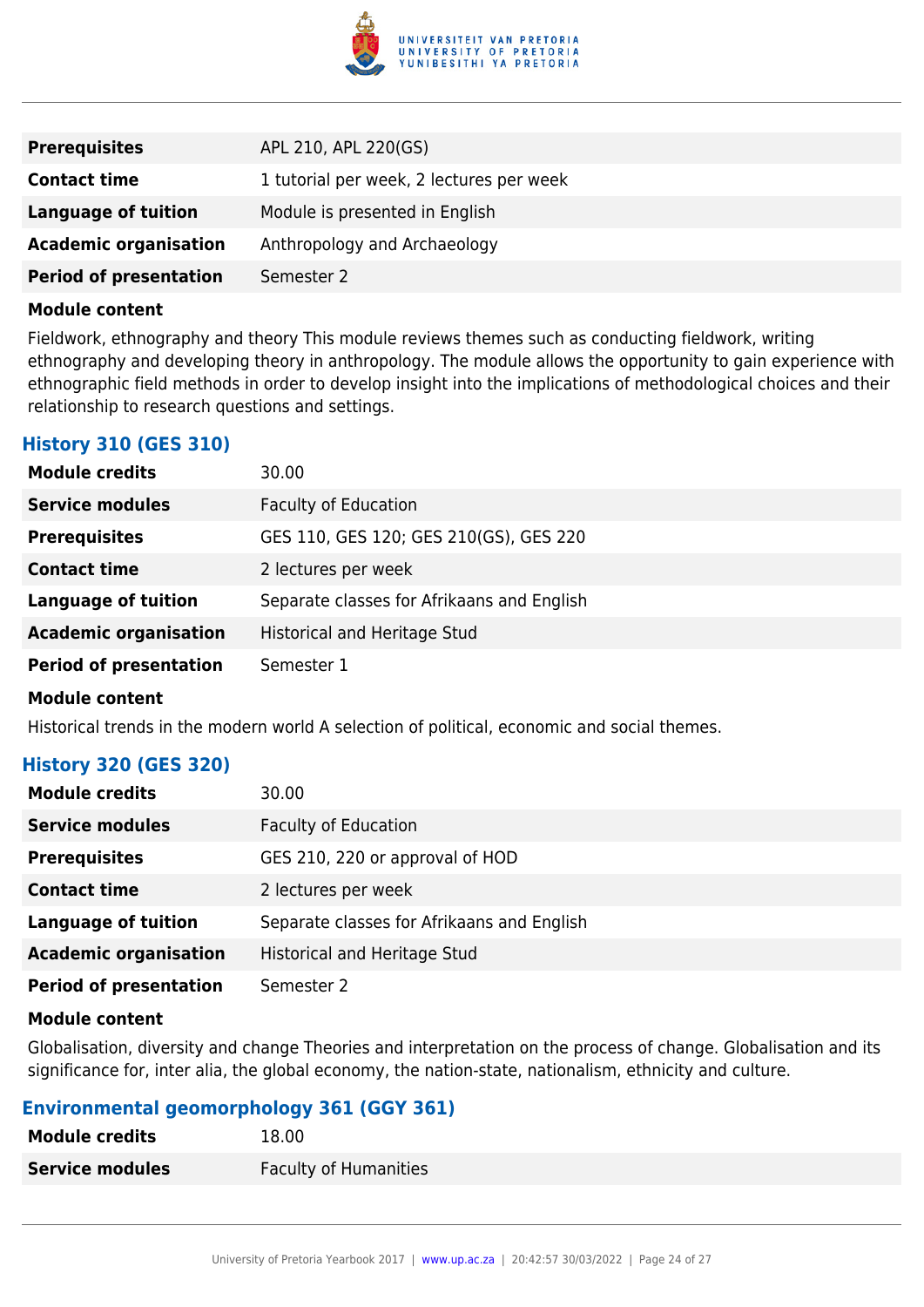

| <b>Prerequisites</b>          | GGY 252 and only for students studying BSc (Geography) or BSc (Environmental<br>Sciences). |
|-------------------------------|--------------------------------------------------------------------------------------------|
| <b>Contact time</b>           | 4 lectures per week, 2 practicals per week                                                 |
| <b>Language of tuition</b>    | Module is presented in English                                                             |
| <b>Academic organisation</b>  | Geography, Geoinf + Meteor                                                                 |
| <b>Period of presentation</b> | Quarter 4                                                                                  |

\*Note: The module is available for BSc (Geography) and BSc (Environmental Sciences) students only. The theory content of this module is the same as GGY 363 and students are not allowed to earn credits for both GGY 361 and GGY 363.

Interactions of geomorphic processes within the physical and built environments; themes such as geomorphology and environmental change, slope processes and the environment, geomorphic risks and hazards, soil erosion and conservation, geomorphology in environmental management, applied weathering. Practicals involve fieldwork including sampling and mapping and subsequent laboratory analysis.

#### **Applied geomorphology 363 (GGY 363)**

| <b>Module credits</b>         | 12.00                          |
|-------------------------------|--------------------------------|
| <b>Service modules</b>        | <b>Faculty of Education</b>    |
| <b>Prerequisites</b>          | <b>GGY 252</b>                 |
| <b>Contact time</b>           | 4 lectures per week            |
| <b>Language of tuition</b>    | Module is presented in English |
| <b>Academic organisation</b>  | Geography, Geoinf + Meteor     |
| <b>Period of presentation</b> | Quarter 4                      |

#### **Module content**

\*Note: The content of this module is the same as GGY 361 and students are not allowed to earn credits for both GGY 361 and GGY 363.

Interactions of geomorphic processes within the physical and built environments; themes such as geomorphology and environmental change, slope processes and the environment, geomorphic risks and hazards, soil erosion and conservation, geomorphology in environmental management, applied weathering.

#### **Sustainable development 356 (GGY 356)**

| <b>Module credits</b>      | 18.00                                                       |
|----------------------------|-------------------------------------------------------------|
| <b>Service modules</b>     | <b>Faculty of Education</b><br><b>Faculty of Humanities</b> |
| <b>Prerequisites</b>       | No prerequisites.                                           |
| <b>Contact time</b>        | 3 lectures per week, 1 practical per week                   |
| <b>Language of tuition</b> | Module is presented in English                              |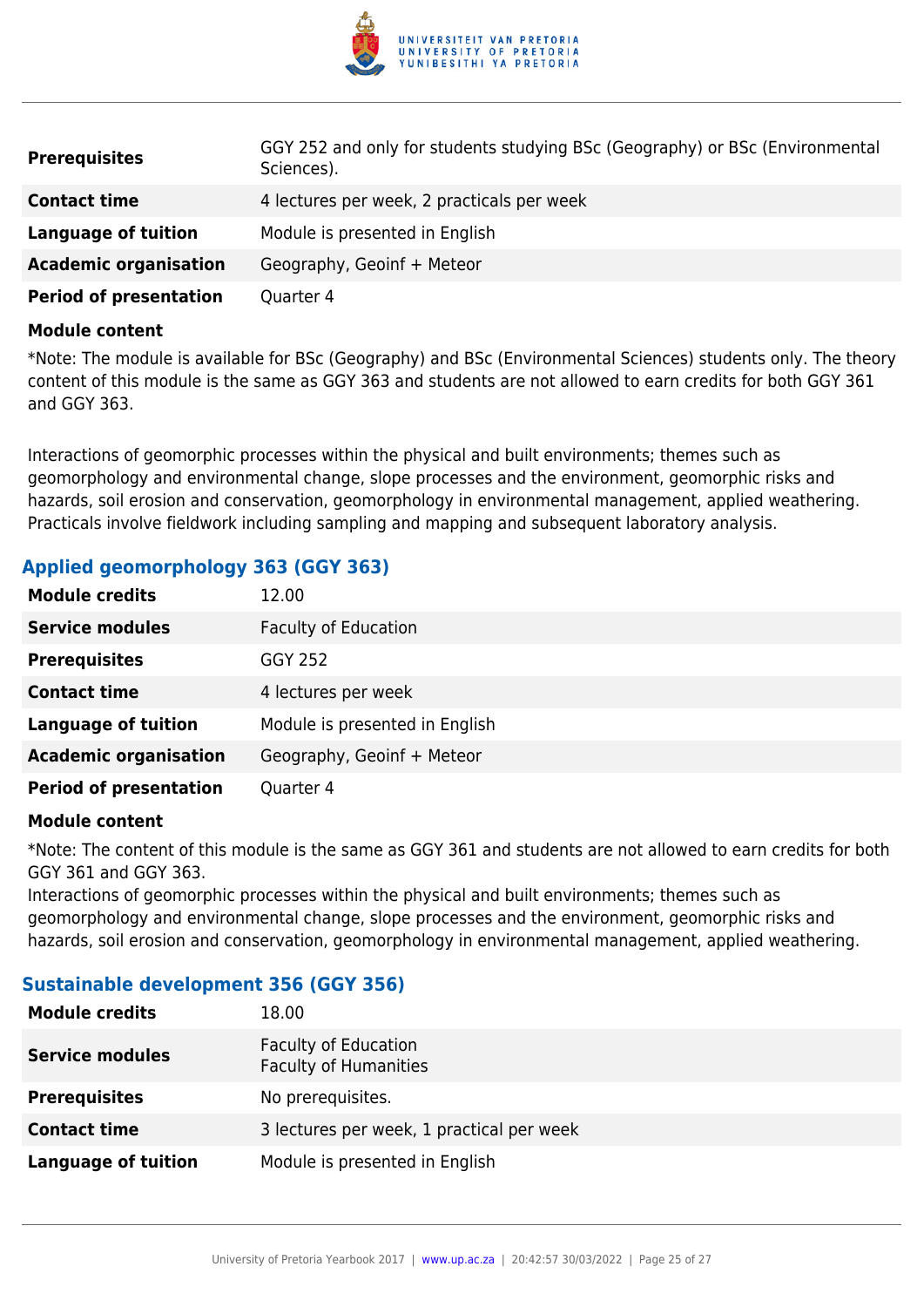

| <b>Academic organisation</b> | Geography, Geoinf + Meteor |  |
|------------------------------|----------------------------|--|
|                              |                            |  |

#### **Period of presentation** Quarter 1

#### **Module content**

The module conceptually integrates environmental, economic, and social components of sustainable development. Other topics covered include changing perceptions on development and environment, development paradigms, challenges of sustainable development, actors and actions in sustainable development, rural and urban livelihoods, and a Third World assessment of sustainable development in the developing world.

#### **Development frameworks 366 (GGY 366)**

| <b>Module credits</b>         | 18.00                                                       |
|-------------------------------|-------------------------------------------------------------|
| <b>Service modules</b>        | <b>Faculty of Education</b><br><b>Faculty of Humanities</b> |
| <b>Prerequisites</b>          | No prerequisites.                                           |
| <b>Contact time</b>           | 3 lectures per week, 1 practical per week                   |
| <b>Language of tuition</b>    | Module is presented in English                              |
| <b>Academic organisation</b>  | Geography, Geoinf + Meteor                                  |
| <b>Period of presentation</b> | Quarter 3                                                   |

#### **Module content**

Classic development frameworks. Spatial development history and legacy in South Africa. Overview of contemporary environmental legislation in South Africa. Rural development strategy. Rural and agricultural reconstruction. Land reform. Urban development and strategy. Urban spatial reconstruction. National spatial development frameworks.

#### **Visual culture studies 311 (VKK 311)**

| <b>Module credits</b>         | 30.00                                            |
|-------------------------------|--------------------------------------------------|
| <b>Prerequisites</b>          | No prerequisites.                                |
| <b>Contact time</b>           | 1 discussion class per week, 2 lectures per week |
| <b>Language of tuition</b>    | Afrikaans and English is used in one class       |
| <b>Academic organisation</b>  | <b>Visual Arts</b>                               |
| <b>Period of presentation</b> | Semester 1                                       |

#### **Module content**

Post/Modernities: Contemporary discourses

This module investigates Modernism and Postmodernism as the dominant aesthetic, discursive and visual paradigms of the 20th and 21st centuries. Key concepts in these discourses and counter-discourses are highlighted and explored, such as the creation of modern subjectivity, the beautiful and the sublime, the avant garde, the metaphysics of presence, originality, authorship, hermeneutics, the "language turn", différance and the so-called "end of art". Theorist may include: Kant, Heidegger, Derrida and Foucault.